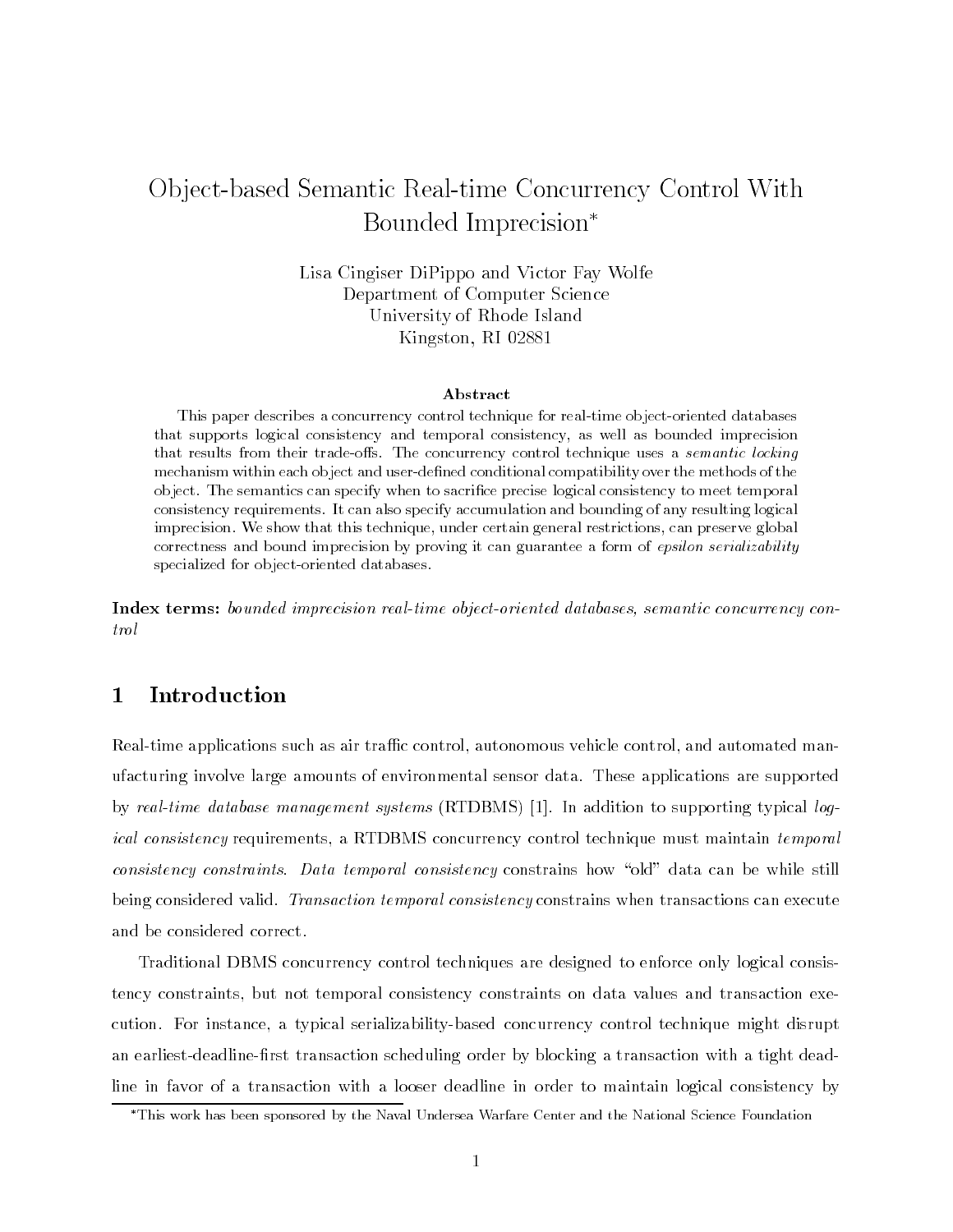preserving the serialization order of transactions. Serializability-based techniques can also be a problem in a RTDBMS because they restrict allowed concurrency, often more than is required for logical correctness [2]. This over-restriction impedes a real-time transaction scheduler's ability to preserve transaction temporal consistency because requiring serializability reduces the likelihood of creating a schedule that meets timing constraints [3]. Data temporal consistency is also ignored by serializability-based concurrency control techniques. For instance, a serializability technique would block a transaction  $t_{update}$  that updates temporally inconsistent data if another transaction  $t_{read}$ is reading the data. This blocking might cause  $t_{read}$  to receive temporally inconsistent data. On the other hand, relaxing serializability by allowing transaction  $t_{update}$  to preempt transaction  $t_{read}$ could violate the logical consistency of  $t_{read}$ . As this example indicates, the requirements of meeting logical and temporal consistency constraints can conflict with each other.

There have been proposals for techniques that relax serializability  $[2,\ 4,\ 5,\ 6,\ 7,\ 8].$  Many of these techniques use semantic knowledge of the system to determine logical correctness, instead of mandating a serializable schedule. However, these techniques were not intended for RTDBMSs and thus do not incorporate semantics associated with temporal consistency. A survey of real-time database concurrency control issues is presented in [9]. Many of these techniques relax serializability, but still neglect data temporal consistency considerations. The exception is work presented in [10], that replaces serializability with a correctness criterion called *similarity*. Similarity is a semantically defined relation between a pair of data values that indicates that the values are recorded "close enough" in time to be considered equal. It is used to define a concurrency control technique that incorporates temporal consistency considerations. This technique, however, does not directly address both logical consistency and temporal consistency.

We have designed a concurrency control technique [3] called *semantic locking* that supports expression and enforcement of the trade-offs between logical and temporal consistency constraints for real-time object-oriented database management systems. Our technique is designed for soft realtime data management, which means that it makes an eort to preserve temporal consistency, but can offer no *a priori* guarantee of meeting timing constraints. Due to its lack of guarantees, the technique is not appropriate for *hard real-time* data management, where timing constraints must be predictably met. In our semantic locking technique, concurrency control is distributed to the individual data ob jects, each of which controls concurrent access to itself based on a semanticallydefined *compatibility function* for the object's methods  $[3]$ . This semantically-defined compatibility is similar to that described in  $[8, 11]$  which use the notion of commutativity to define operation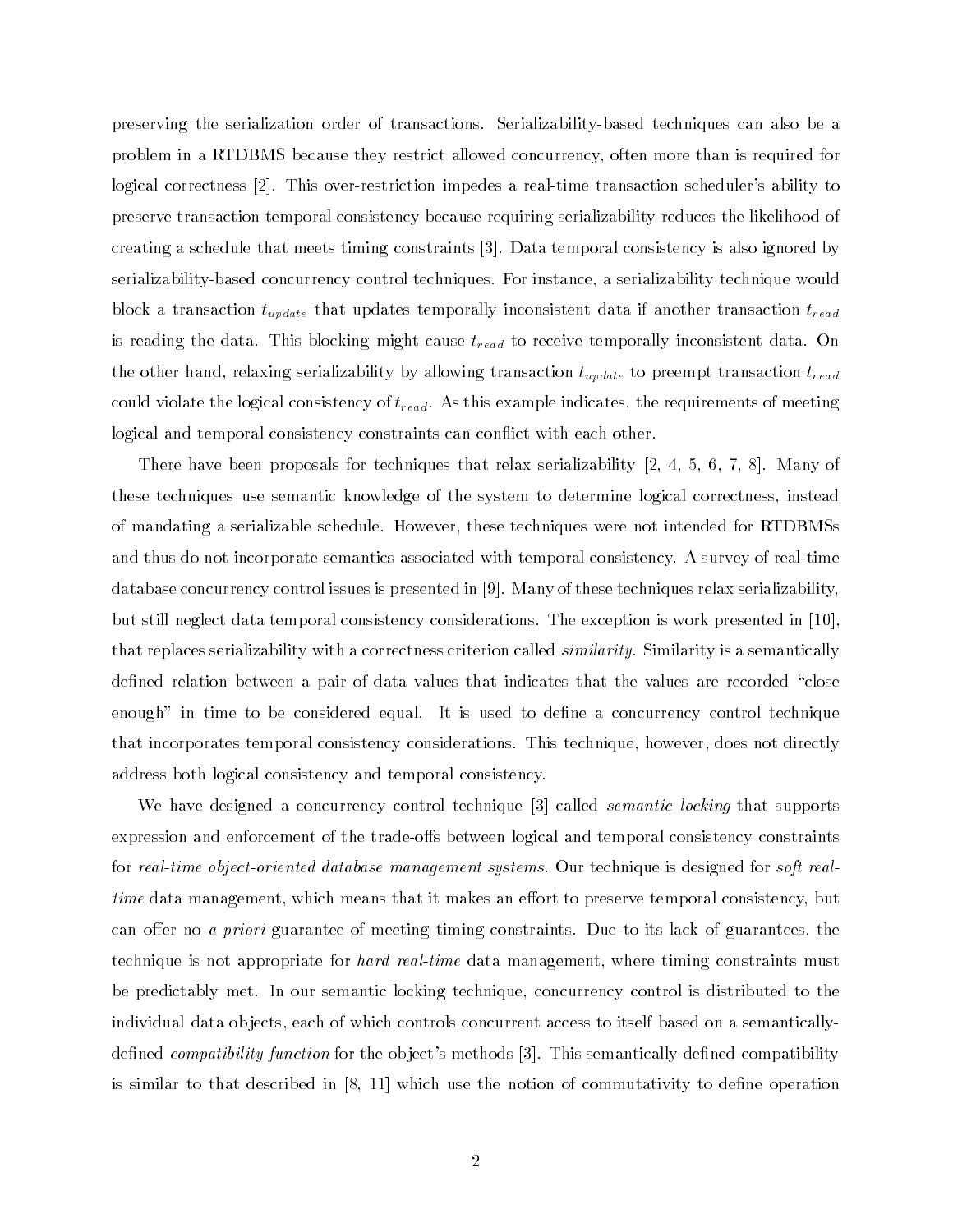con
ict. The semantics allowed in our technique are richer than those allowed in [8, 11] because our semantics include, among other things, expression of conditions under which logical consistency should be relaxed in order to maintain temporal consistency. For instance, in the above example, the semantics could express that transaction  $t_{update}$  be allowed to write the data item that transaction  $t_{read}$  is reading only under the condition that temporal consistency of the data item is threatened or violated.

If a RTDBMS concurrency control technique sacrices logical consistency to maintain temporal consistency, it may introduce a certain amount of logical imprecision into data and/or transactions. For instance, in the above example, if the concurrency control technique allows transaction  $t_{update}$ to write the data item while transaction  $t_{read}$  is reading the data item, then  $t_{read}$  might get an imprecise view of the data. The data item itself might become imprecise if two transactions that write to it are allowed to execute concurrently. While imprecision in a database is not desirable, it is often tolerable. For instance, in an air traffic control application, a transaction that queries for the position of all airplanes within an airspace may read-lock the position data items for a long duration in order to gather all of the data. During this transaction's execution, it could be desirable to allow updates to the read-locked data items in order to maintain their temporal consistency. Updates of read-locked data could introduce imprecision into the querying transaction's view of the positions of the tracked aircraft. However, the application may specify that it is sufficient for the values of the relative position data to be within a specied range of exact values. That is, the application may allow some bounded imprecision in the transaction's return values. However, allowing imprecision to become unbounded in the database is not acceptable.

In this paper, we describe our semantic locking technique and how it can specify accumulation and bounding of logical imprecision that results from the trade-off of logical consistency for temporal consistency. We also derive two general restrictions on the expressed semantics and show that these restrictions are sufficient for bounding logical imprecision in the system. We formally prove the sufficiency of the restrictions by demonstrating that our semantic locking concurrency control technique, under the restrictions, guarantees a form of epsilon serializability (ESR) [12] specialized for object-oriented databases. ESR is a formal correctness criterion that specifies that a schedule for transaction execution is correct if the results of the schedule (both data values and transaction return values) are within specied limits of a serializable schedule. By demonstrating that our technique can maintain a version of ESR, we show that it can provide logical correctness while better enforcing temporal consistency.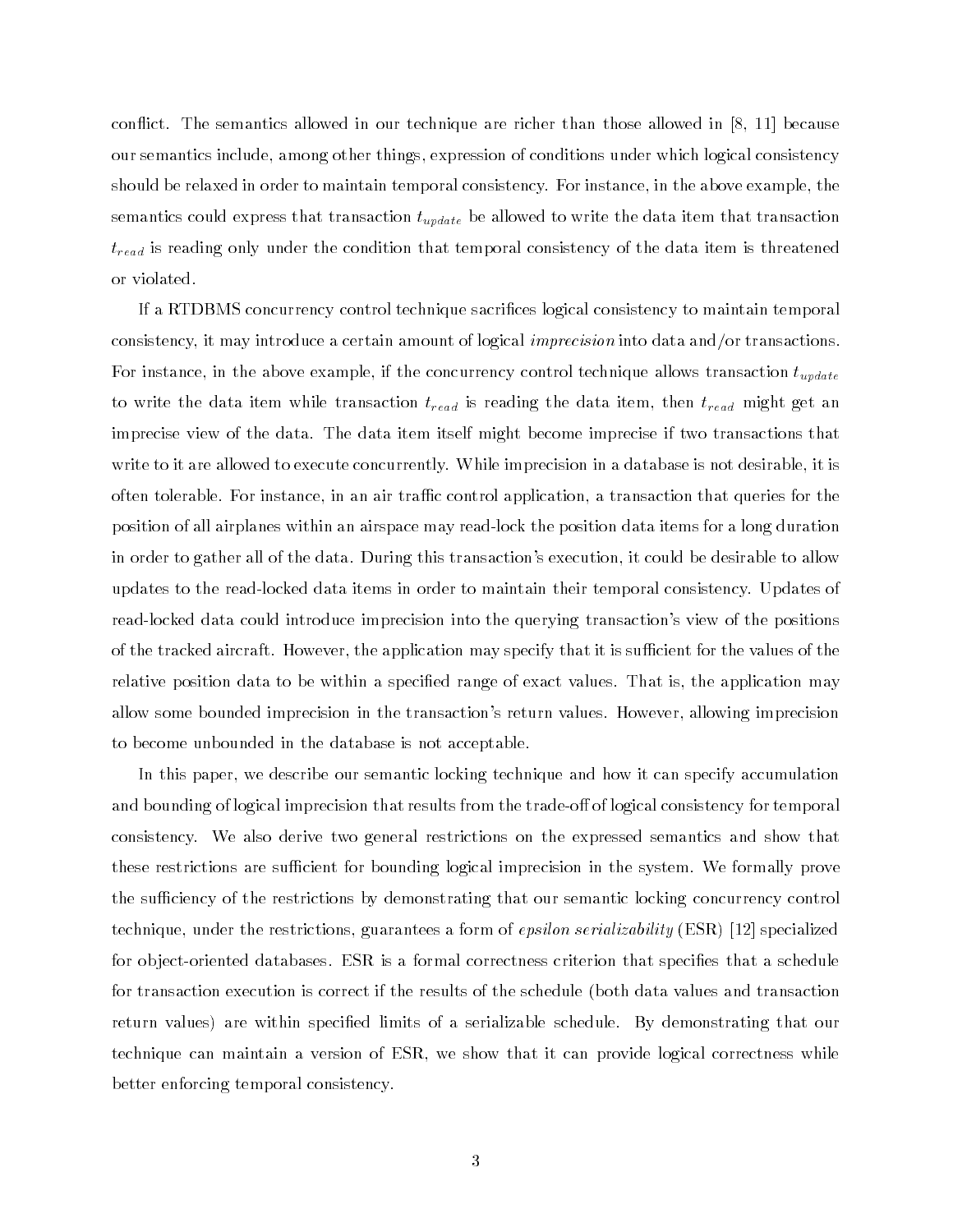Section 2 presents our model of a real-time ob ject-oriented database. Section 3 describes the semantic locking technique. Section 4 first describes the ESR correctness criteria and extends it to our model of a real-time object-oriented database. The section then presents the two general restrictions on the expressed semantics and proves that the semantic locking technique, under these restrictions, meets the ob ject-oriented ESR correctness criteria. Section 5 summarizes and compares our work to related work.

## 2 RTSORAC Model

Our RTDBMS semantic locking concurrency control technique is based upon our model of a realtime object-oriented database called RTSORAC (Real-Time Semantic Objects, Relationships And Constraints) [13]. This model extends ob ject-oriented data models by incorporating time into objects and transactions. This incorporation of time allows for explicit specification of data temporal consistency and transaction temporal consistency. The RTSORAC model is comprised of a *database* manager, a set of *object types*, a set of *relationship types* and a set of *transactions*. The database manager performs typical database management operations including scheduling of all execution on the processor, but not necessarily including concurrency control. We assume that the database manager uses some form of real-time, priority-based, preemptive scheduling of execution on the processor. Database object types specify the structure of database objects. Relationships are instances of relationship types; they specify associations among the database objects and define inter-object constraints within the database. Transactions are executable entities that access the objects and relationships in the database. This paper focuses on bounding imprecision in objects and transactions, so in presenting the RTSORAC model, we concentrate describing the model for ob ject types and transactions. The model for relationship types is described in more detail in [13].

We illustrate our real-time object-oriented database model using a simplified submarine command and control system. The application involves contact tracking, contact classification and response planning tasks that must have fast access to large amounts of sensor data [14]. This sensor data is considered precise and thus provides a periodic source of precise data to the database. Since sensor data is only valid for a certain amount of time, the database system must ensure the temporal consistency of the data so that transactions, such as those for contact tracking and response planning, get valid data. The data in the system may be accessed by transactions that have timing constraints, such as those involved with tracking other ships in a combat scenario. Transactions in this application may also allow for certain amounts of imprecision depending on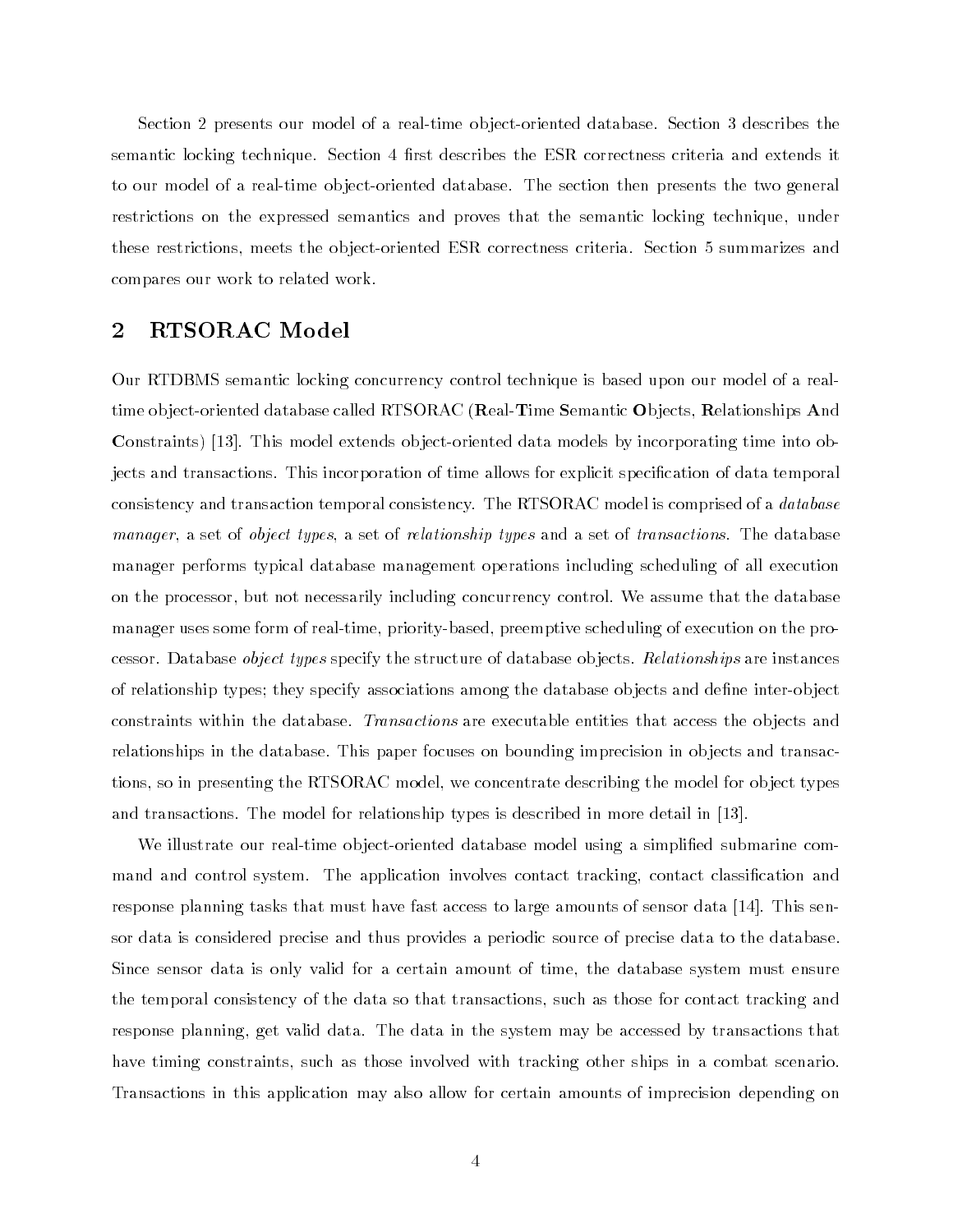

Figure 1: Example of Submarine Ob ject Type

the semantics. For instance, a transaction that requests position information involving a friendly ship may allow more imprecision than a transaction tracking ships in a combat scenario. Figure 1 illustrates an example of a **Submarine** object type in the database schema.

#### 2.1Ob ject Types

An *object type* is defined by  $\langle N, A, M, C, CF \rangle$ . The component N is the name of the object type. The component A is a set of attributes, each of which is characterized by  $\langle value, time, ImpAmt \rangle$ . Here, value is an abstract data type that represents some characteristic value of the object type. The field *a time* defines the age of attribute a. If an attribute a allows any amount of imprecision, then it must belong to a *metric space*. A metric space is a set of values on which a distance function is defined. The distance function has the properties of positivity and symmetry and it upholds the triangle inequality [12]. The field  $a. ImpAmt$  is the same type as  $a.value$ . It represents the amount of imprecision that has been introduced into the value of a. The attributes of the submarine include Speed, Bearing and Country. While Speed and Bearing may allow a certain amount of imprecision in their values (they are of the *real number* metric space), Country is not a metric space attribute and must therefore remain precise at all times.

An ob ject type's M component is a set of methods that provides the only means for transactions to access instances of the object type. A method is defined by  $\langle Arg, Op, Exec, OC \rangle$ . Arg is a set of arguments each of which has the same structure as an attribute (value, time, ImpAmt). An input argument is one whose value is used by the method to update attributes. A return argument is one whose value is computed by the method and returned to the invoking transaction. We dene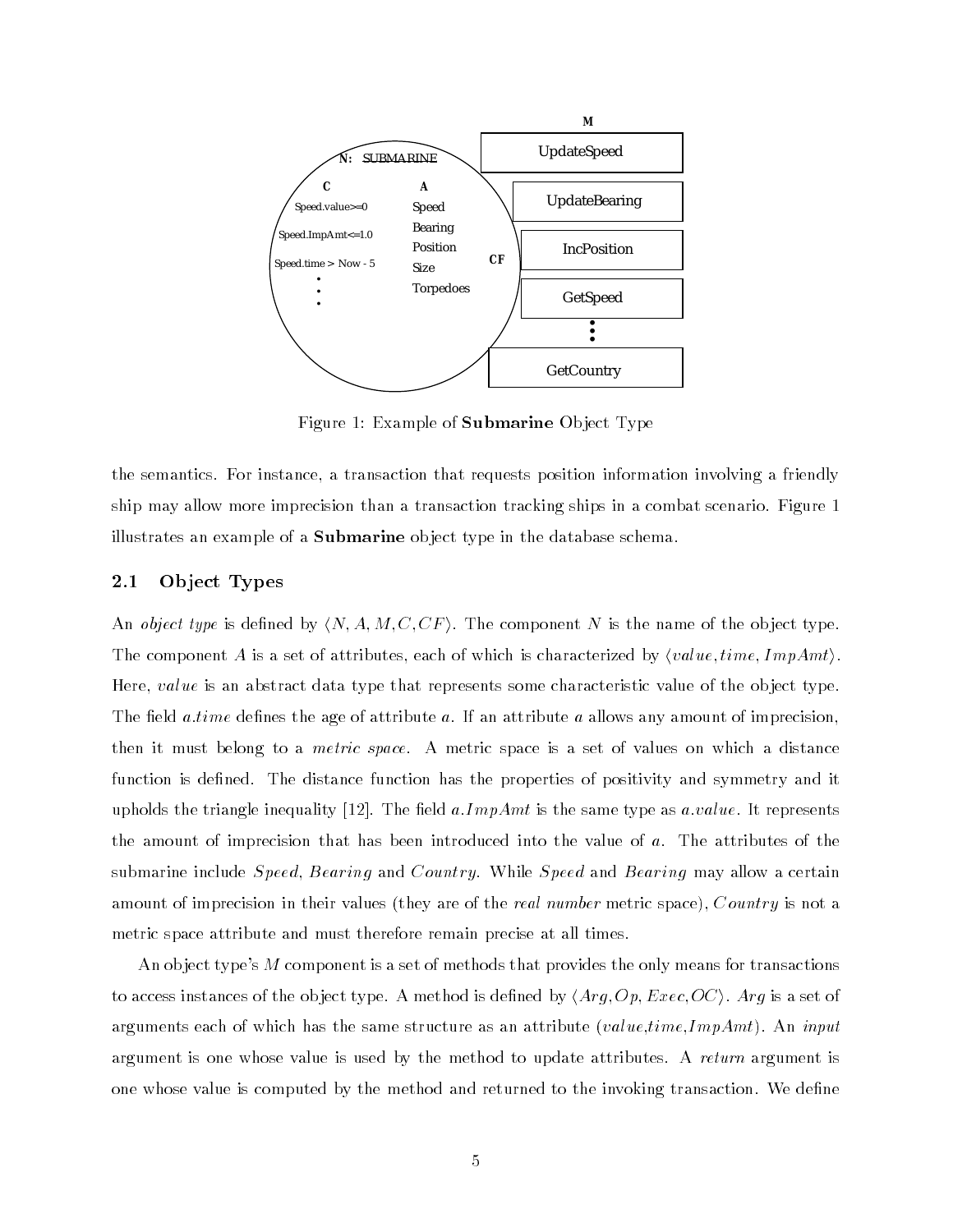the sets InputArgs and ReturnArgs to represent the subsets of Arg that contain the method's input arguments and the method's return arguments respectively. Op is a sequence of programming language operations, including reads and writes to attributes, that represents the executable code of the method.

 $Exec$  is the worst case execution time of the method (run time on processor, not including blocking time). Although determining the worst case exeuction time of methods can, in general, be a difficult problem, techniques such as bounding loops, bounding recursion, and bounding dynamic memory allocation can make possible reasonable worst case bounds based on counting instruction executions [15]. An ob ject-oriented method design technique [16] that encourages creating methods with bounded execution times will also facilitate this specification. User-specified and compilerdetermined execution time bounding techniques are discussed in [15].

 $OC$  is a set of constraints on the execution of the method including absolute timing constraints on the method as a whole or on a subset of operations within the method [13]. In Figure 1 IncPosition is a method of the **Submarine** object type which adds the value of its input argument to *Position* value.

The  $C$  component of an object type is a set of constraints that defines correct states of an instance of the object type. A constraint is defined by  $\langle Pr, ER \rangle$ . Pr is a predicate which can include any of the three fields of attributes: value, time, and imprecision. Notice that both logical and temporal consistency constraints as well as bounds on imprecision can be expressed by these predicates. For instance, in Figure 1 the predicate  $Speed.time > Now - 5$  expresses a temporal consistency constraint on the  $Speed$  attribute requiring that it not be more than five seconds old. A logical constraint on *Speed* is represented by the predicate *Speed.value*  $\geq 0$ . The predicate Speed.ImpAmt  $\leq 1.0$  defines the maximum amount of imprecision that may be allowed in the value of the *Speed* attribute. The component  $ER$  of a constraint is an *enforcement rule* which is a sequence of programming language statements that is executed when the predicate becomes FALSE *(i.e.* when the constraint is violated).

The CF component of an object type is a boolean *compatibility function* with domain  $M \times$ m is take the first function about the compatibility function in the methods as well as well as well as well a current system state  $(SState)$  to define compatibility between each ordered pair of methods of the object type. We describe the  $CF$  component in detail in Section 3.1.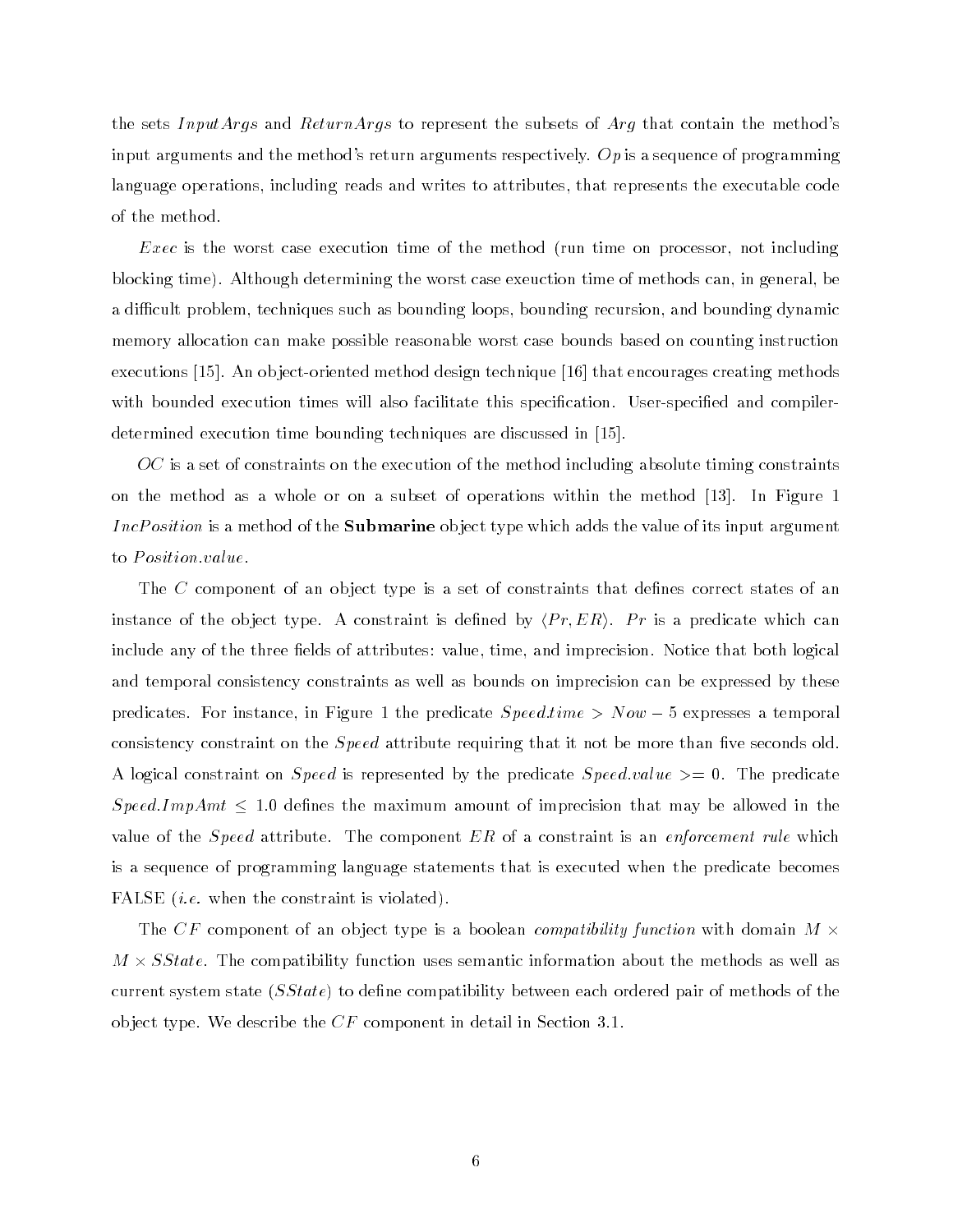#### 2.2Transactions

A transaction is defined by  $\langle M I, L, C, P \rangle$ . MI is a set of method invocation requests where each request is represented by  $\langle M, Arg, temporal \rangle$ . The M component of a method invocation request is an identifier for the method being invoked. Arg is the set of arguments to the method. Recall that a method argument can be a return argument or an input argument. A return argument  $r \in Arg$  specifies a limit on the amount of imprecision allowed in the value returned through r as *import limit<sub>r</sub>*. An input argument  $i \in Arg$  specifies the value, time and imprecision amount to be passed to the method, as well as the maximum amount of imprecision that may be exported by the transaction through i, export\_limit<sub>i</sub>. Note, the concurrency control technique we describe in Section 3 does not limit the amount of imprecision that a transaction may export. However, for generality, the model supports such a limit. The *temporal* field of a method invocation request specifies whether a transaction requires that temporally consistent data be returned.

The  $L$  component of a transaction is a set of lock requests and releases. Each lock request is associated with a method invocation request. A transaction may request a lock prior to the request for the method invocation, perhaps to enforce some transaction logical consistency requirement. In this case, the lock request is for a *future method invocation*. The transaction may also request the lock simultaneously with the method invocation, in which case the lock is requested for a simultaneous method invocation. This model of a transaction can achieve various forms of twophase locking  $(2PL)$  [17] by requesting and releasing locks in specific orders. Other more flexible transaction locking techniques that do not follow 2PL can also be supported.

The component  $C$  of a transaction is a set of constraints on the transaction. These constraints can be expressed on execution, timing, or imprecision  $[13]$ . The priority P of a transaction is used by the database manager to perform real-time transaction scheduling (for a survey of realtime transaction scheduling see [9]). Each method invocation requested by the transaction is to be executed at the transaction's priority. Because a transaction is made up of a set of method invocations, our model assumes that a transaction cannot perform any intermediate computations.

Consider a situation in which a user of the submarine database wants precise location information on all submarines in the database. A transaction to perform such a task would request a lock and a simultaneous invocation of the *GetPosition* method on each submarine object in the database, specifying an imprecision import limit of zero for the arguments that return the locations. The transaction would hold the locks for these methods until all of the invocations are complete.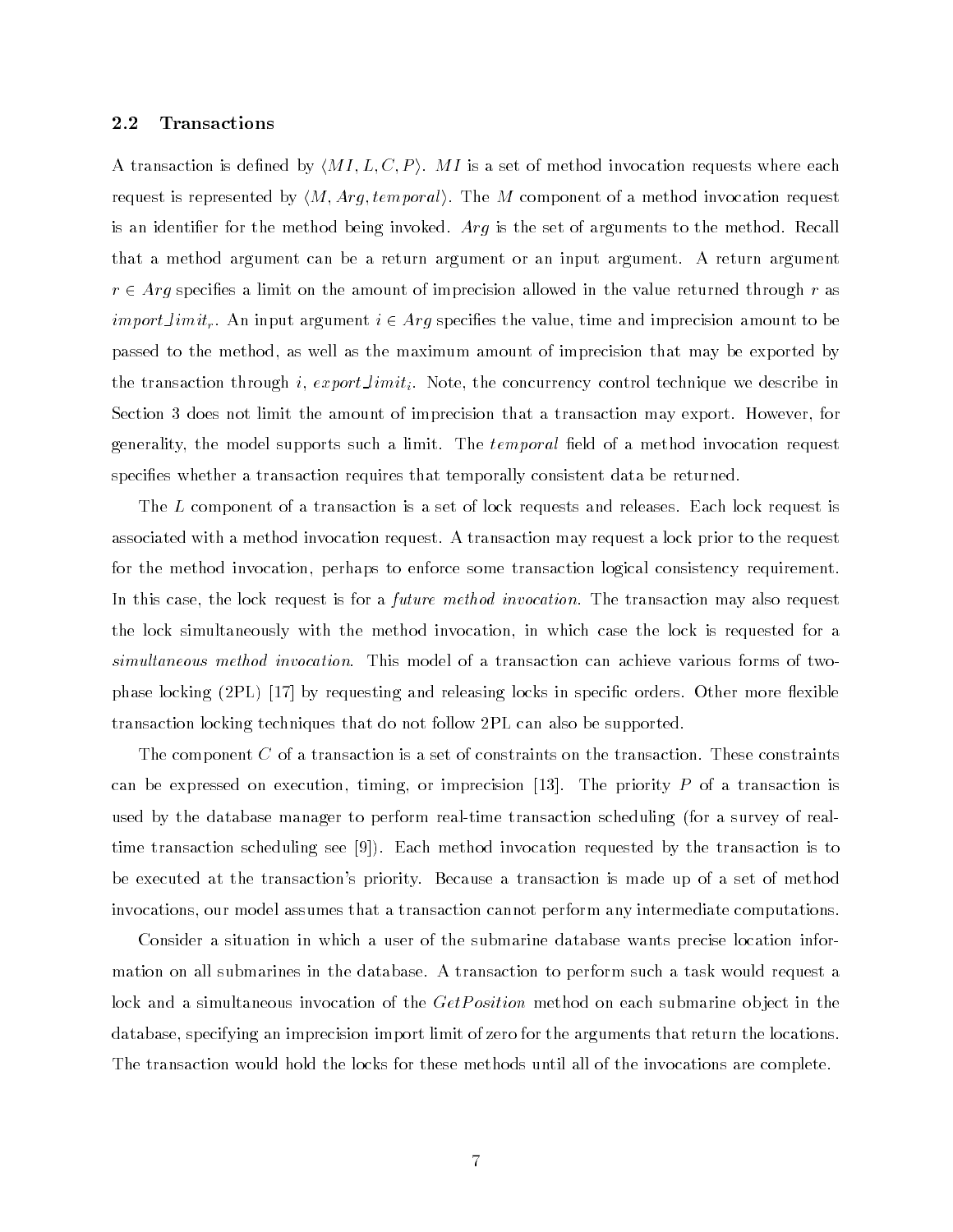## 3 The Semantic Locking Technique

This section describes our real-time concurrency control technique for database ob jects under the RTSORAC model. The technique uses *semantic locks* to determine which transactions may invoke methods on an ob ject. The granting of semantic locks is controlled by each individual ob ject which uses its compatibility function to define conditional conflict. Our description of the technique concentrates on concurrency control within individual ob jects because we are concerned with bounding imprecision within objects and transactions. We briefly address inter-object concurrency control at the end of this section.

#### 3.1Compatibility Function

The compatibility function  $(CF)$  component of an object (Section 2.1) is a run-time function, defined on every ordered pair of methods of the object. The function has the form:

$$
CF(m_{act}, m_{req}) =
$$

where  $m_{act}$  represents a method that has an active lock, and  $m_{req}$  represents a method for which a lock has been requested by a transaction.

The boolean expression may contain predicates involving several characteristics of the ob ject or of the system in general. The concept of *affected set* that was introduced in [18], is used as a basis for representing the set of attributes of an ob ject that a method reads/writes. We modify this notion to statically define for each method m a read affected set  $(ReadAffected(m))$  and a write affected set  $(WriteAffected(m))$ . The compatibility function may refer to the time field of an attribute as well as the current time  $(Now)$  and the time at which an attribute a becomes temporally invalid  $(deadline(a))$  to express a situation in which logical consistency may be traded-off to maintain or restore temporal consistency. The current amount of imprecision of an attribute a  $(a.ImpAmt)$ or a method's return argument r  $(r, ImpAmt)$  along with the limits on the amount of imprecision allowed on a (data  $\epsilon_a$  [19]) and r (import limit<sub>r</sub>) can be used to determine compatibility that ensures that interleavings do not introduce too much imprecision. The values of method arguments can be used to determine compatibility between a pair of method invocations, similar to techniques presented in [7].

Imprecision Accumulation. In addition to specifying compatibility between two locks for method invocations, the semantic locking technique requires that the compatibility function express information about the potential imprecision that could be introduced by interleaving method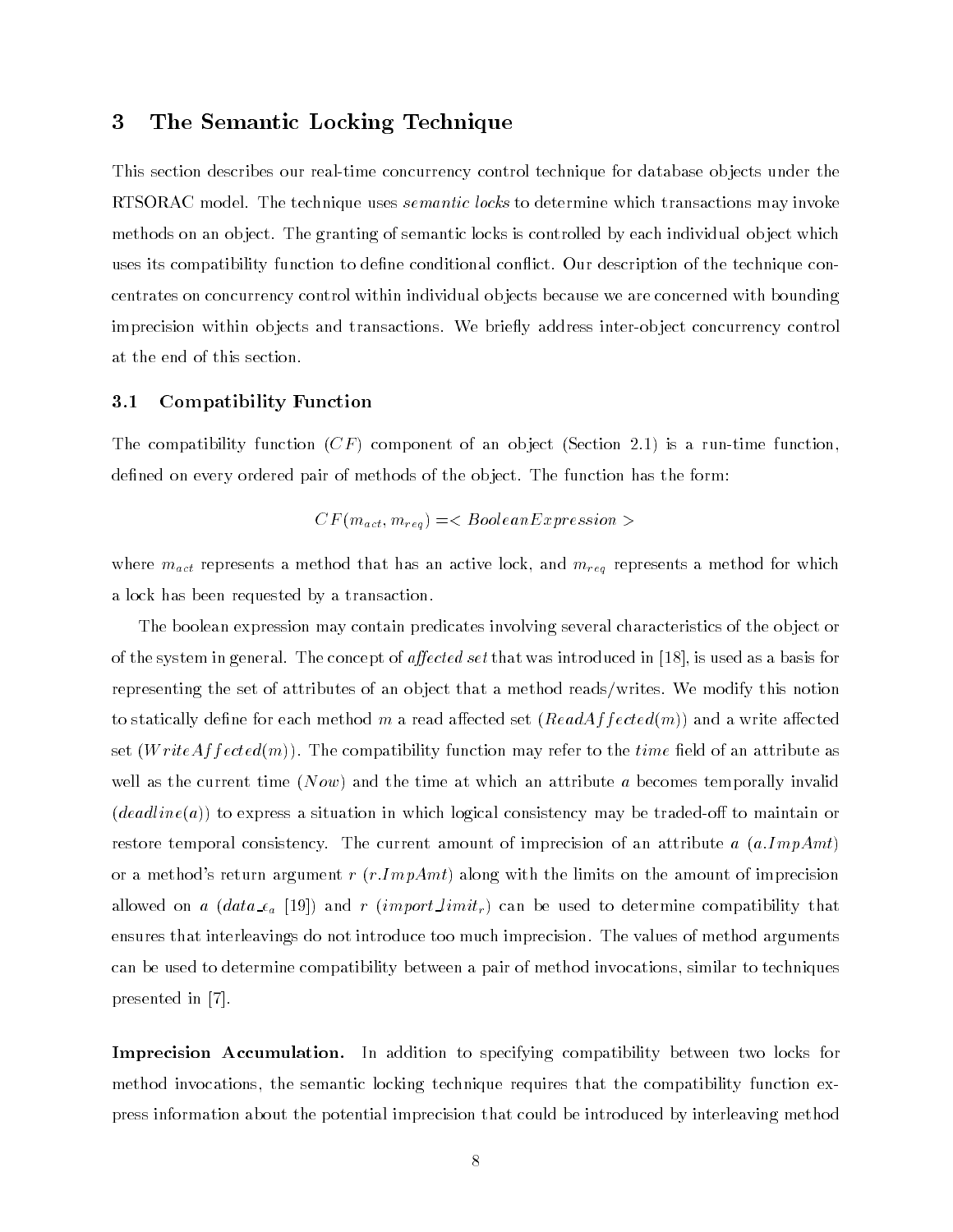invocations. There are three potential sources of imprecision that the compatibility function must express for invocations of methods  $m_1$  and  $m_2$ :

- 1. Imprecision in the value of an attribute that is in the write affected sets of both  $m_1$  and  $m_2$ .
- 2. Imprecision in the value of the return arguments of  $m_1$ , when  $m_1$  reads attributes written by  $m<sub>2</sub>$ .
- 3. Imprecision in the value of the return arguments of  $m_2$ , when  $m_2$  reads attributes written by  $m_1$ .

Compatibility Function Examples. Figure 2 uses the submarine example of Section 2.1 to demonstrate several ways in which the compatibility function can semantically express conditional compatibility of method locks. Example A shows how a compatibility function can express a tradeoff of logical consistency for temporal consistency when a lock is currently active for  $GetSpeed$  and a lock on  $UpdateSpeed$  is requested. Under serializability, these locks would not be compatible because *GetSpeed*'s view of the *Speed* attribute could be corrupted. However, if the timing constraint on *Speed* is violated, it is important to allow *UpdateSpeed* to restore temporal consistency. Therefore, the two locks can be held concurrently as long as the value that is written to Speed by UpdateSpeed  $(S_2.value)$  is close enough to the current value of Speed (Speed.value). This determination is based on the imprecision limit of  $GetSpeed$ 's return argument  $S_1$  and the amount of imprecision that UpdateSpeed will write to Speed through  $S_2$  ( $S_2$ .ImpAmt). Also shown is the potential accumulation of imprecision that could result from the interleaving. In this case, GetSpeed's return argument  $S_1$  would have a potential increase in imprecision equal to the difference between the value of *Speed* before the update takes place (*Speed.value*) and the value of Speed after the write takes place  $(S_2.value)$ , plus the amount of imprecision that is written to  $Speed by UpdateSpeed (S<sub>2</sub>.ImpAmt).$ 

Example B in Figure 2 illustrates how an attribute can become imprecise. Two invocations of UpdateSpeed may occur concurrently if a sensor writes one value and a human user, who has additional environmental information, also updates the  $Speed$ . Two locks on  $UpdateSpeed$  may be held concurrently as long as the difference between the values written by the associated invocations does not exceed the allowed amount of imprecision for the *Speed* attribute. In this case, the object's Speed attribute would have a potential increase in imprecision equal to the value of  $|S_1.value|$  $S_2.value$  if this interleaving were allowed.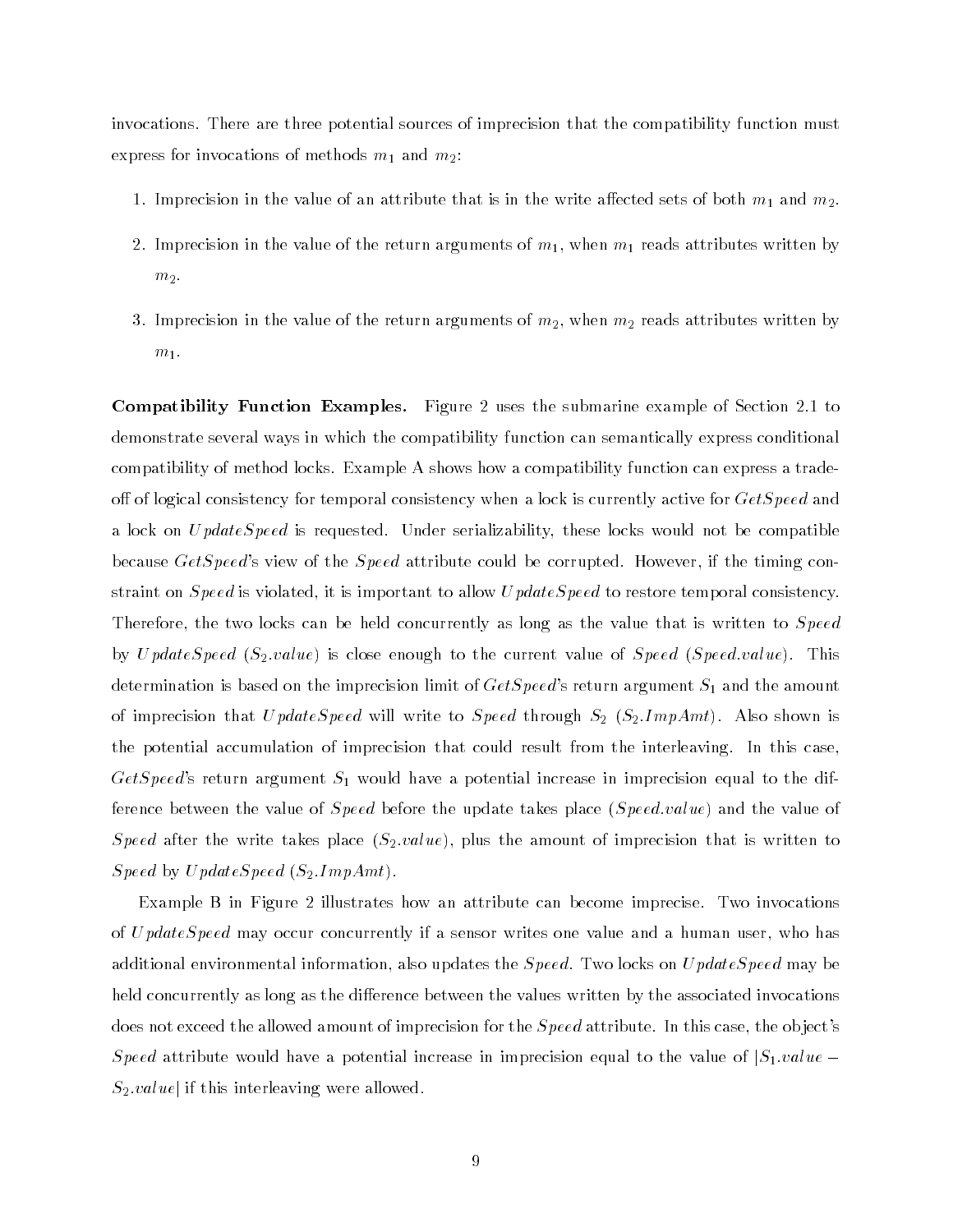**A:**  $CF(Getspeed(S_1), UpdateSpeed(S_2)) =$  Increment  $S_1$ . ImpAmt by  $(|Speed.value - S_2.value| < import\_limit_{S_1} (S_1 \cdot ImpAmt + S_2 \cdot ImpAmt))$ 

**B:**  $CF(Uplate Speed_1(S_1), U plate Speed_2(S_2)) =$  Increment Speed.ImpAmt by  $(|S_1.value - S_2.value| < data\_ \epsilon_{Speed} - |S_1.value - S_2.value|$  $Speed.ImpAmt)$ 

C:  $CF(IncPosition(A), GetPosition(P)) =$  Increment  $P.ImpAmt$  by  $|A.value|$  $|A.value| \leq import$  limit<sub>P</sub> - P:ImpAmt

Compatibility Imprecision Accumulation

 $(Speed.time < Now - 5)$   $AND$   $S_2. ImpAmt + |Speed.value - S_2.value|$ 

Figure 2: Compatibility Function Examples

Example C of Figure 2 represents a compatibility function involving a method that is more complex than the other examples. The method *IncPosition* reads the *Position* attribute, increments it by the value of input argument  $A$  and then writes the result back to the *Position* attribute. A lock for an invocation of this method may be held concurrently with a lock for an invocation of GetPosition only if the amount by which IncPosition increments the Position is within the imprecision bounds of the return argument P of  $GetPosition$ . In this case,  $GetPosition$ 's return argument P would have a potential increase in imprecision equal to the value of  $IncPosition's$ argument A if this interleaving were allowed.

#### 3.2Semantic Locking Mechanism

The semantic locking mechanism must handle three actions by a transaction: a semantic lock request, a method invocation request and a semantic lock release. As described in Section 2.2, a semantic lock may be requested for a future method invocation request or for a simultaneous method invocation request. Future method invocation requests can be useful if a transaction requires that all locks be granted before any execution occurs, as with strict two-phase locking. Figures 3 and 4 show the procedures that the semantic locking mechanism executes when receiving a semantic lock request and a method invocation request respectively. A priority queue is maintained to hold requests that are not immediately granted.

### 3.2.1 Semantic Lock Request

When an object receives a semantic lock request for method invocation  $m_{req}$ , the semantic locking mechanism evaluates the compatibility function to ensure that  $m_{req}$  is compatible with all currently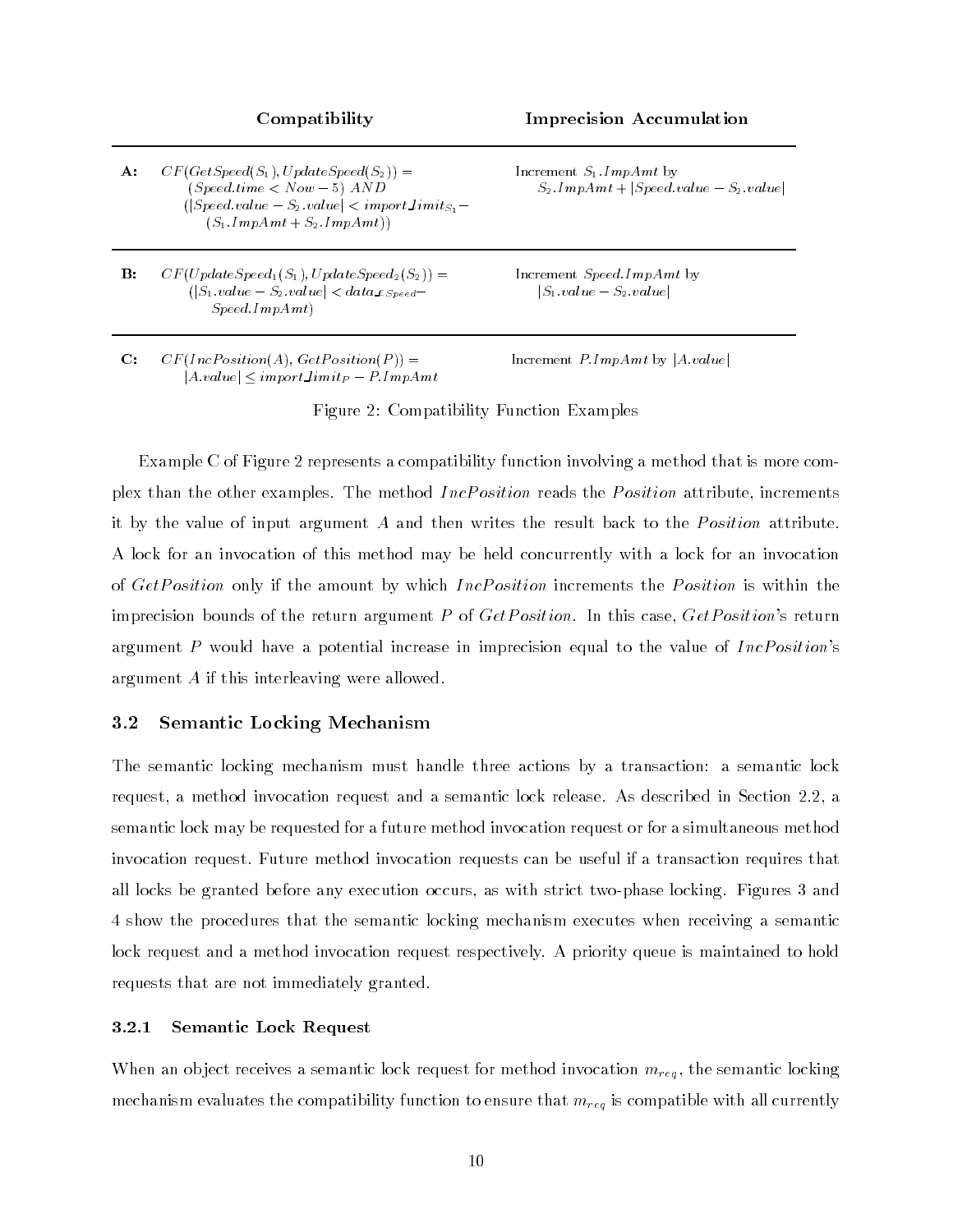

Figure 3: Mechanism for Semantic Lock Request

active locks and with all queued lock requests for method invocations that have higher priority than  $m_{reg}$  (Figure 3, Step LA<sub>1</sub>). For each compatibility function test that succeeds, the mechanism accumulates the imprecision that could be introduced by the corresponding interleaving (Step  $LA<sub>2</sub>$ ).

Recall that the boolean expression in the compatibility function can include tests involving value, time and imprecision information of the method arguments involved. A semantic lock request for a future method invocation does not have values for arguments at the time of the request. Thus, when evaluating the compatibility function for  $CF(m_{act}, m_{req})$ , if either  $m_{act}$  or  $m_{req}$  is a future method invocation, then any clause of the compatibility function that involves method arguments must evaluate to FALSE.

If all compatibility function tests succeed, the semantic locking mechanism grants the semantic lock and places it in the active lock set (Step LC). If any test fails, the mechanism places the request in the priority queue to be retried when another lock is released (Step LB).

### 3.2.2 Method Invocation Request

When an object receives a method invocation request, the semantic locking mechanism evaluates a set of preconditions and either requests a semantic lock for the invocation if necessary or updates the existing semantic lock with specific argument amounts. After the preconditions are successfully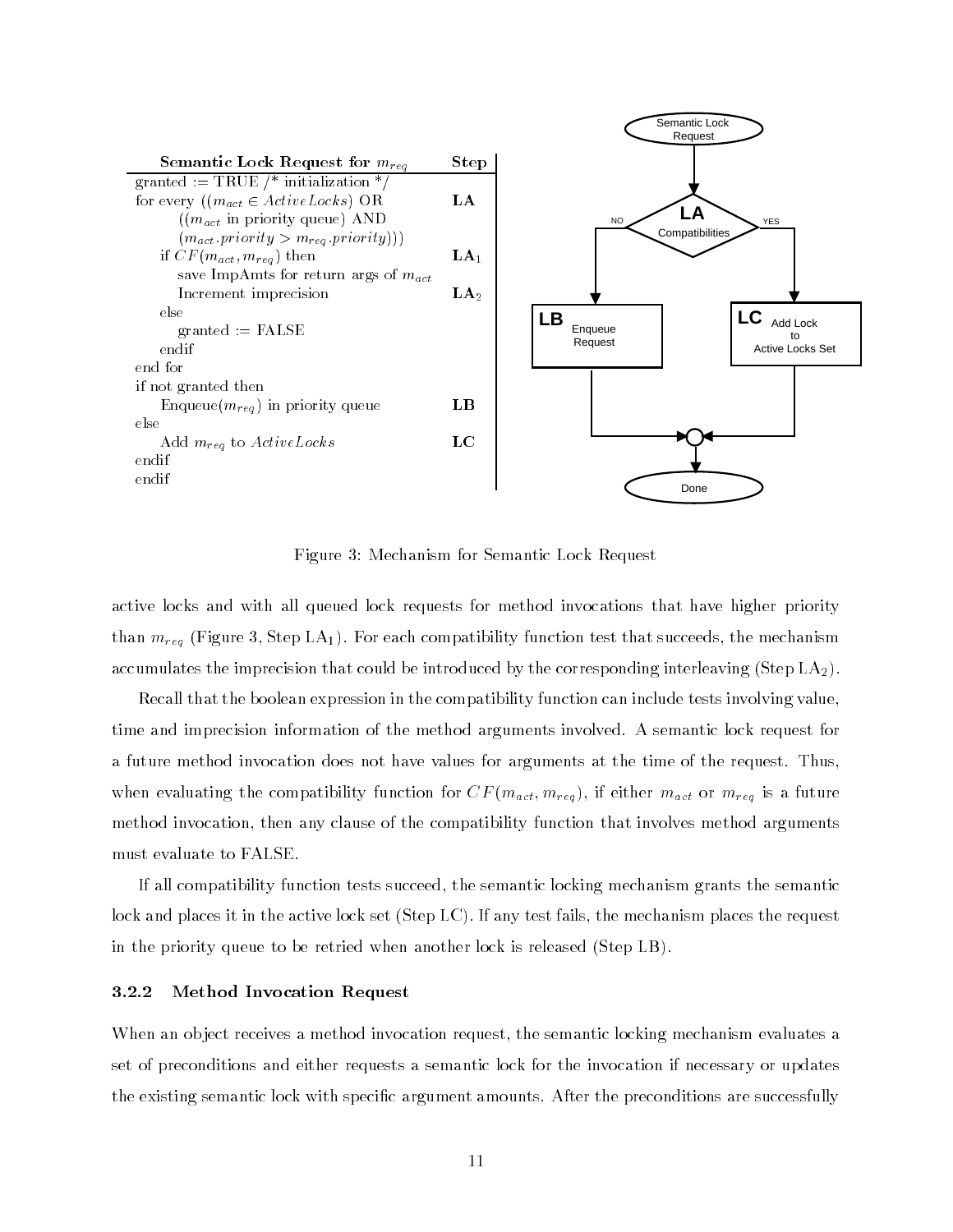

Figure 4: Mechanism for Method Invocation Request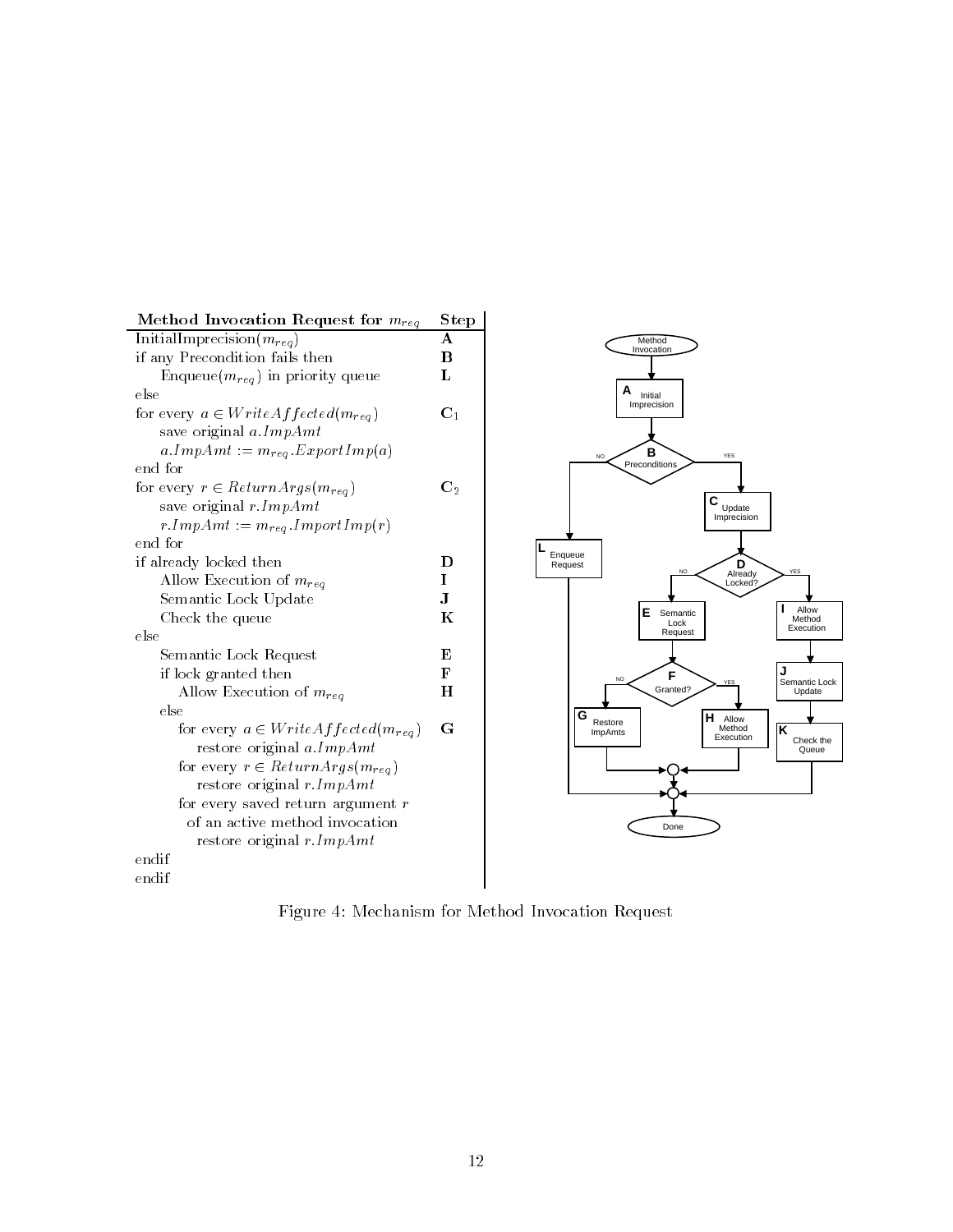evaluated and locks are granted or updated, the semantic locking mechanism allows the method invocation to execute. The mechanism also accumulates the imprecision that could result if the requested method were to execute. In the following paragraphs we describe the steps in Figure 4 of the semantic locking mechanism for a method invocation request  $m_{reg}$ .

**Initial Imprecision Calculation.** Given method invocation request  $m_{req}$ , the semantic locking mechanism first computes the potential amount of imprecision that  $m_{req}$  will introduce into the attributes that it writes and into its return arguments. This computation takes into account the imprecision in the attributes read by the methods and in the input arguments as well as any computations that are done by the method on these values (Figure 4, Step A). An initial imprecision procedure computes the amount of imprecision that  $m_{req}$  will write to each attribute a in the write affected set of  $m_{req}$  ( $m_{req}$  ExportImp(a)). The procedure also computes the amount of imprecision that  $m_{req}$  will return through each of its return arguments r  $(m_{req}.ImportImp(r)).$ The procedure computes these values by using the amount of imprecision already in the attribute or return argument and calculating how the method may update this imprecision through operations that it performs. This initial imprecision procedure may be created by the object designer or by a compile-time tool that examines the structure of  $m_{req}$  to determine how the method will affect the imprecision of attributes in its write affected set and of its return arguments.

Preconditions Test. The next phase of the semantic locking mechanism for method invocation request  $m_{req}$  tests preconditions that determine if executing  $m_{req}$  would violate temporal consistency or imprecision constraints (Step B). The mechanism evaluates the following preconditions when  $m_{reg}$  has been requested:

### Preconditions

$$
m_{req}.temporal \implies (\forall_{a \in ReadAffected(m_{req})} (Exec(m_{req}) < deadline(a) - Now))
$$
\n
$$
(a)
$$

$$
\forall_{a \in WriteAffected(m_{req})}(m_{req}.ExportImp(a) \leq data \_epsilona) \tag{b}
$$

$$
\forall_{r \in ReturnArgs(m_{reg})}(m_{reg}.ImportImp(r) \le importLimit_r)
$$
\n
$$
(c)
$$

Precondition (a) ensures that if a transaction requires temporally valid data, then an invoked method will not execute if any of the data that it reads will become temporally invalid during its execution time. Precondition  $(b)$  ensures that executing the method invocation will not allow too much initial imprecision to be introduced into attributes that the method invocation writes.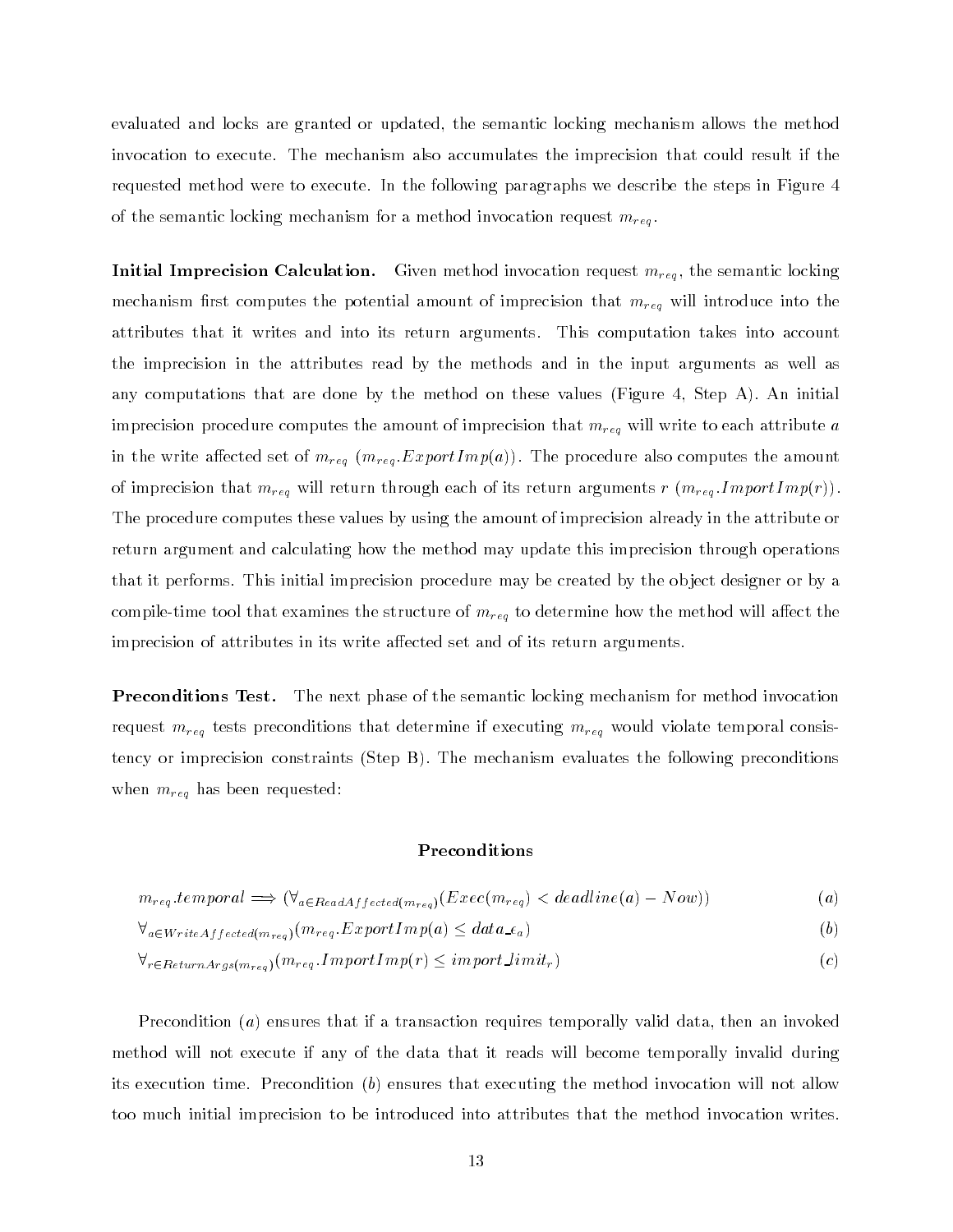Precondition  $(c)$  ensures that the method invocation executes only if it does not introduce too much initial imprecision into its return arguments.

If any precondition fails, then the semantic locking mechanism places the request on the priority queue (Step L) to be retried when another lock is released. If the preconditions hold, the semantic locking mechanism updates the imprecision amounts for every attribute  $a$  in the write affected set of  $m_{reg}$  with the value  $m_{reg}$ . ExportImp(a). Similarly, it updates the imprecision amounts for every return argument r of  $m_{req}$  with the value  $m_{req}$  ImportImp(r) (Step C). The mechanism saves the original values for the imprecision amounts of the attributes and return arguments involved so that they can be restored if the lock is not granted.

Because the preconditions can block a transaction if the data that it accesses is too imprecise for its requirements, there must be some way of restoring precision to data so that transactions are not blocked indefinitely. Certain transactions that write precise data are characterized as *independent* updates [19]. Such a transaction, which may come from a sensor or from user intervention, restores precision to the data that it writes and allows transactions that are blocked by the imprecision of the data to be executed.

**Associated Semantic Lock.** The semantic locking mechanism next determines whether or not  $m_{req}$  is already locked by a semantic lock requested earlier (Step D). If not, a semantic lock is requested (Step E) as described in Section 3.2.1. If the lock is granted, the semantic locking mechanism allows the method invocation to execute (Step H). Otherwise, the mechanism restores the original values of any imprecision amounts that were changed (Step G).

If the semantic lock associated with  $m_{req}$  was granted earlier, the semantic locking mechanism allows  $m_{reg}$  to be executed (Step I). The mechanism then performs a semantic lock update (Step J). This procedure entails updating the existing semantic lock associated with  $m_{reg}$  with specific argument information that was not available when the lock was granted. Updating existing locks potentially increases concurrency among methods because with values of arguments, the compatibility function is more likely to evaluate to TRUE. After the semantic lock is updated, the lock requests waiting on the priority queue are checked for compatibility with the newly updated lock (Step K).

### 3.2.3 Releasing Locks.

A semantic lock is released explicitly by the holding transaction. Whenever a semantic lock is released, it is removed from the active locks set and the priority queue is checked for any requests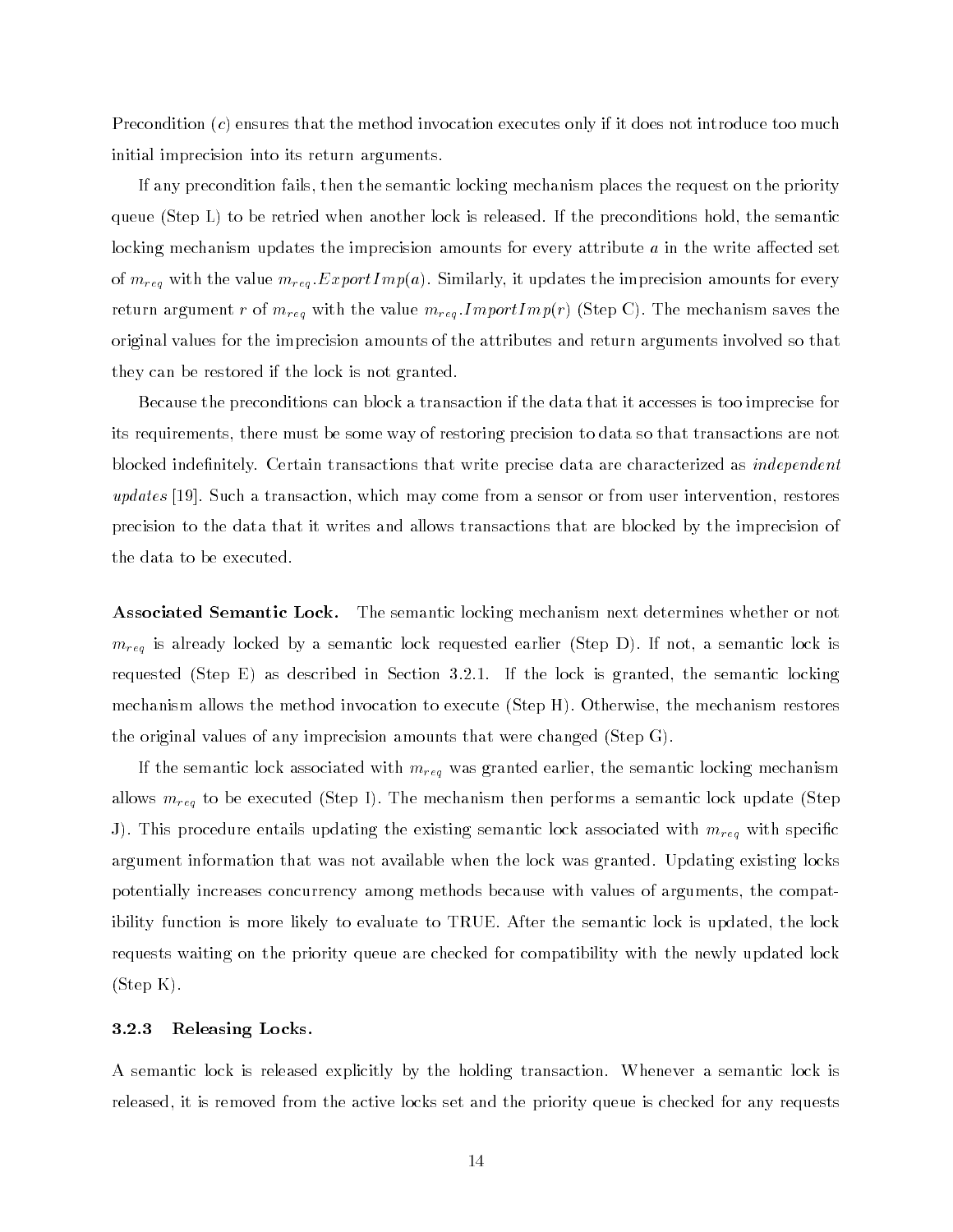that may be granted. Since the newly-released semantic lock may have been associated with a method invocation that restored logical or temporal consistency to an attribute, or the lock may have caused some incompatibilities, some of the queued lock requests may now be granted. Also, method invocation requests that are queued may now pass preconditions if temporal consistency or precision has been restored to the data. The requests in the queue are re-issued in priority order and if any of these requests is granted, it is removed from the queue.

#### 3.3Inter-Ob ject Concurrency Control

The semantic locking mechanism described in this paper maintains consistency for individual objects and transactions. In addition, transactions in the current technique can obtain multiple locks and therefore can enforce inter-object consistency themselves. This enforcement is similar to techniques used in traditional database systems  $-$  it requires that transactions are written to maintain inter-ob ject consistency.

Extending semantic locking to provide system enforcement of inter-ob ject consistency is possible, but outside the scope of this paper. We outline the approach here. As mentioned in Section 2, inter-object constraints are expressed in RTSORAC *relationships*. An inter-object constraint is defined on the methods of the objects participating in the relationship and is enforced by the enforcement rule of the constraint. An enforcement rule of an inter-ob ject constraint may invoke methods of the participating objects. Thus, to automatically support an inter-object constraint. the semantic locking technique should propagate semantic lock requests through relationships to ensure that the enforement rule that maintains the inter-object constraint can execute. For instance, assume that a semantic lock is requested on a method  $m_1$  of an object  $o_1$  that participates in relationship r. Relationship r has an inter-object constraint c between  $o_1$  and an object  $o_2$ . The enforcement rule of constraint c requires that a method  $m_2$  be executed under some conditions of  $m_1$ 's execution. So, upon a request for a semantic lock on  $m_1$ , the semantic locking mechanism should also propagate a semantic lock request for  $m_2$  to  $o_2$ . All propagated locks should be granted before the original lock request is granted. Propagated semantic locks would be released when the original lock is released.

This paper concentrates on semantic locking and imprecision management for individual ob jects, which is a signicant problem. We are working on extending the semantic locking technique to automatically support inter-ob ject constraints as outlined here, but a further description is outside the scope of this paper.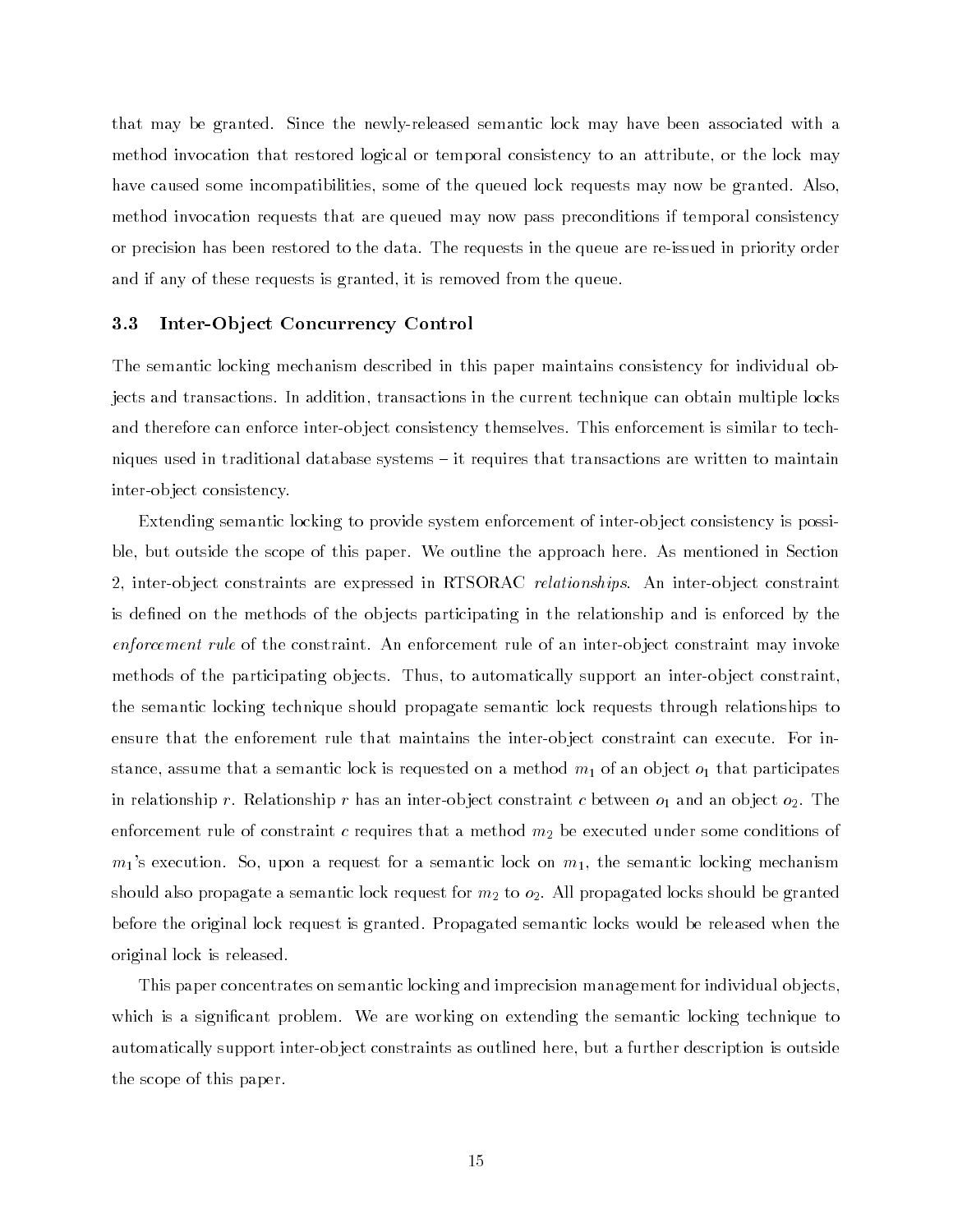#### 3.4Implementation

We have implemented the RTSORAC model in a prototype system that extends the Open Object Oriented Database System (Open OODB) [20] to support real-time requirements. These real-time extensions execute on a Sun Sparc Classic workstation under the Solaris 2.4 operating system. RTSORAC ob jects are implemented in main memory using Solaris' shared memory capability. Transactions can access objects in the shared memory segment as if the objects were in their own address space. This design provides fast, predictable access to data ob jects. Before accessing ob jects, transactions execute the semantic locking mechanism to provide concurrency control. Performance measurements on the prototype system indicate that requesting a semantic lock requires approximately 60  $\mu$ s if there are no other locks on the object. This time increases linearly for each active lock and each pending request. The implementation is described fully in [21].

We have completed some preliminary performance tests using the prototype implementation. The tests compared our semantic locking technique with other lock-based concurrency control techniques, such as ob ject locking, read/write locking and commutativity-based locking. Overall, the results indicated that our semantic locking technique allowed transactions to meet as many if not more deadlines than the other techniques tested. For a full description of the performance testing and results, see [22].

## 4 Bounding Imprecision

In this section we show how our semantic locking technique can bound imprecision in the objects and transactions of the database. To do this, we prove that the semantic locking technique, under two general restrictions on the design of each ob ject's compatibility function, ensures that the epsilon-serializability (ESR) [12] correctness criteria, defined for object-oriented databases, is met. First, we summarize the definition of ESR from  $[12, 19]$  and then extend its definition to objectoriented databases. Second, we present the two general restrictions on the compatibility function. Third, we formally prove the sufficiency of these restrictions for ensuring that our semantic locking technique maintains ob ject-oriented ESR. Finally, we describe an example of how the restricted semantic locking technique bounds imprecision in the submarine tracking example.

#### 4.1Epsilon Serializability

Epsilon serializability (ESR) is a correctness criterion that generalizes serializability by allowing bounded imprecision in transaction processing. ESR assumes that serializable schedules of trans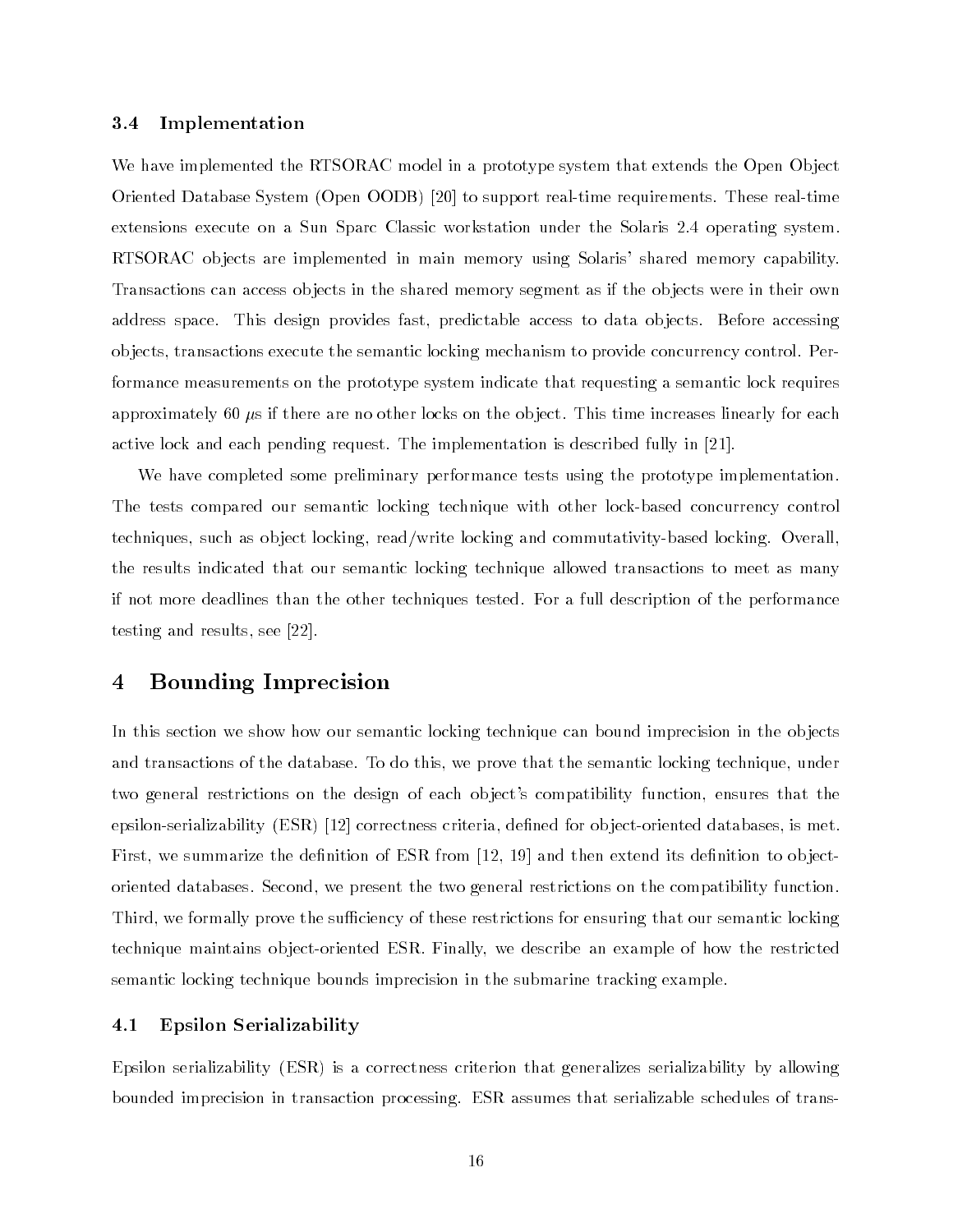actions using precise data always result in precise data in the database and in precise return values from transactions. A value resulting from a schedule  $H$  is *imprecise* if it differs from the corresponding value resulting from each possible serializable schedule of the transactions in  $H$ . In order to accumulate and limit imprecision, ESR assumes use of only data items that belong to a metric  $\sim$   $\mu$  a.g.  $\mu$  is the section  $\mu$  (i.e., i.e., i.e., i.e., i.e., i.e., i.e., i.e., i.e., i.e., i.e., i.e., i.e., i.e., i.e., i.e., i.e., i.e., i.e., i.e., i.e., i.e., i.e., i.e., i.e., i.e., i.e., i.e., i.e., i.e.,

A transaction species limits on the amount of imprecision that it can import and export with respect to a particular data item. Import  $limit_{t,x}$  is defined as the maximum amount of imprecision that transaction t can import with respect to data item x, and  $exportLimit_{t,x}$  is defined as the limit on the amount of imprecision exported by transaction t to data item  $x$  [12]. For every data item x in the database, a data  $\epsilon$ -specification  $(data \epsilon_x)$  expresses a limit on the amount of imprecision that can be written to  $x \, [19]$ .

The amount of imprecision imported and exported by each transaction, as well as the imprecision written to the data items, must be accumulated during the transaction's execution. Import imprecision $_{t,x}$  represents the amount of imprecision imported by transaction  $t$  with respect to data item x. Similarly,  $export\_imprecision_{t,x}$  represents the amount of imprecision exported by transaction t with respect to data item x. Data imprecision<sub>x</sub> defines the amount of imprecision written to the data item x.

ESR defines  $Safety$  as a set of conditions that specifies boundaries for the amount of imprecision permitted in transactions and data. Safety is divided into two parts: transaction safety and data safety. Safety for transaction t with respect to data item x is defined in [12] as follows:<sup>1</sup>

$$
TR\text{-}Safety_{t,x}\equiv\left\{\begin{array}{l} import\_imprecision_{t,x} \leq import\_limit_{t,x} \\ export\_imprecision_{t,x} \leq export\_limit_{t,x} \end{array}\right.
$$

Data safety is described informally in [19]. We formalize the definition of data safety for data item  $\boldsymbol{x}$  :

$$
Data\emph{-}Safety_x \equiv data\_imprecision_x \leq data\_ \epsilon_x
$$

The original definition of  $ESR$  [12, 19] can now be stated as:  $ESR$  is guaranteed if and only if all transactions and data items are safe. Or, more formally as:

**Definition 1** ESR is guaranteed if and only if TR-Safety<sub>t,x</sub> and Data-Safety<sub>x</sub> are invariant for every transaction t and every data tiem x.

<sup>&</sup>quot;In  $|12|$  the terms i*mport inconsistencyt*, $\bar{x}$  and  $export\_inconsistency_{t,\bar{x}}$  are used. We have renamed them to  $import\_imprecision_{t,x}$  and  $export\_imprecision_{t,x}$ .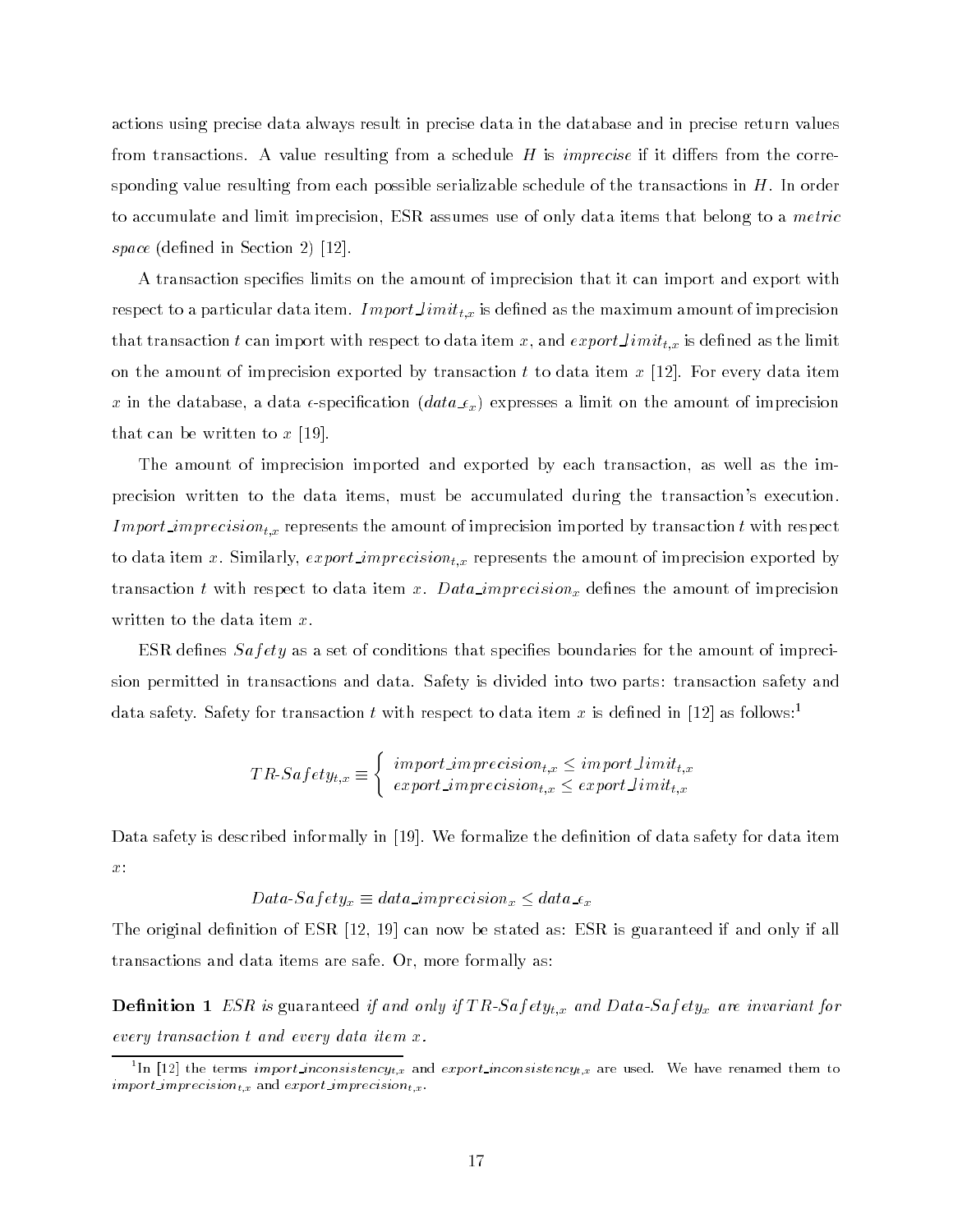It is this definition that we adapt for the object-oriented data model and use to show that our semantic locking technique maintains bounded imprecision.

#### 4.2Ob ject-Oriented ESR

The above definitions of data and transaction safety were general; we now define safety more specifically for the RTSORAC real-time object-oriented database model. Although this model allows arbitrary attributes and return arguments, we assume in the following definitions and theorem that each attribute value is an element of some metric space.

**Data Safety.** Data in the RTSORAC model is represented by objects. Safety for an object o is defined as follows:

$$
Object\text{-}Safety_o \equiv \forall_{a \in o_A}(a\text{ }ImpAmt \leq data \_\epsilon_a)
$$

where  $o<sub>A</sub>$  is the set of attributes of  $o$ . That is, if every attribute in an object meets its specified imprecision constraints, then the ob ject is safe.

**Transaction Safety.** Transactions in the RTSORAC model operate on objects through the methods of the ob ject. Data values are obtained through the return arguments of the methods and are passed to the objects through the input arguments of methods. Let  $t_{MI}$  be the set of method invocations in a transaction t and let  $o_M$  be the set of methods in an object o. We denote the method invocations on *o* invoked by t as  $t_{MI} \sqcap o_M$ . We define safety of a transaction  $(OT)$  t with respect to an object *o* as follows:

$$
OT\text{-}Safety_{t,o} \equiv \begin{cases} \forall_{m \in (t_{MI} \sqcap o_M)} \forall_{r \in ReturnArgs(m)} (r.ImpAmt \le importLimit_r) \\ \forall_{m \in (t_{MI} \sqcap o_M)} \forall_{i \in InputArgs(m)} (i.ImpAmt \le exportLimit_i) \end{cases}
$$

That is, as long as the arguments of the method invocations on object o invoked by  $OTt$  are within their imprecision limits, then  $t$  is safe with respect to  $o$ .

We can now define Object Epsilon Serializability (OESR) as:

**Definition 2** OESR is guaranteed if and only if OT-Safety<sub>t,</sub> and Object-Safety<sub>o</sub> are invariant for every object transaction tand every object o.

This definition of OESR is a specialization of the general definition of ESR.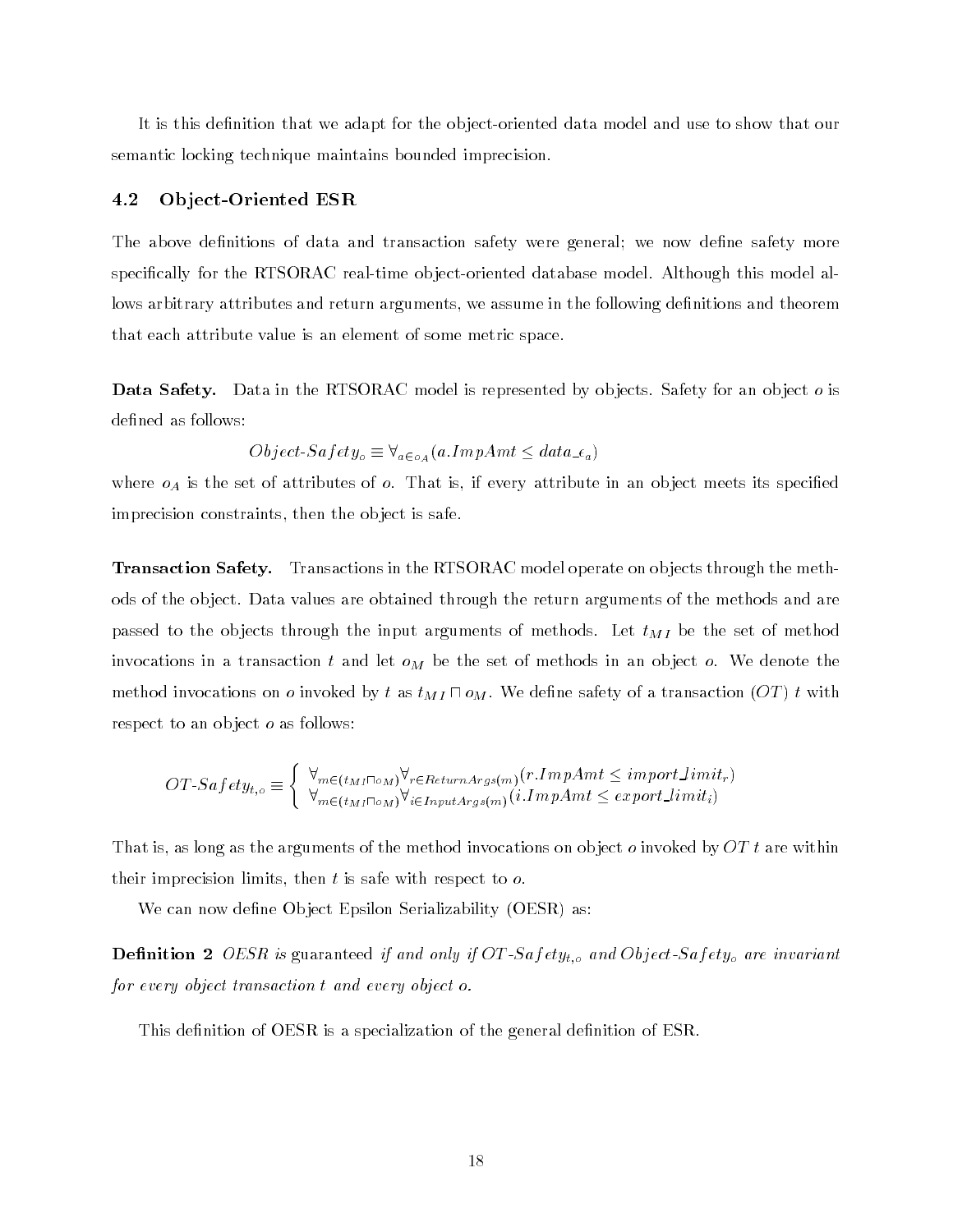#### 4.3Restrictions on The Compatibility Function

The RTSORAC compatibility function allows the object type designer to define compatibility among object methods based on the semantics of the application. We now present two restrictions on the conditions of the compatibility function that are sufficient to guarantee OESR. Intuitively, these restrictions allow read/write and write/write conflicts over affected sets of methods as long as specied imprecision limits are not violated.

The imprecision that is managed by these restrictions comes from interleavings allowed by the compatibility function. Any imprecision that may be introduced by calculations performed by the methods is accumulated the initial imprecision procedure before the compatibility function is evaluated (see Section 3.2.2).

Let  $a$  be an attribute of an object  $o$ , and  $m_1$  and  $m_2$  be two methods of  $o$ .

## Restrictions

- **R1:** If  $a \in WriteAffected(m_1) \bigcap WriteAffected(m_2)$  then the compatibility function for  $CF(m_1, m_2)$ and  $CF(m_2, m_1)$  may return TRUE only if it includes the conjunctive clause:  $|z_1 - z_2| \leq (data \angle_{a} - a \cdot ImpAmt)$ , where  $z_1$  and  $z_2$  are the values written to a by  $m_1$  and  $m_2$ respectively. Furthermore, the compatibility function's associated imprecision accumulation must specify the following for a:  $a. ImpAmt := a. ImpAmt + |z_1 - z_2|$
- **R2:** If  $a \in ReadAffected(m_1) \bigcap WriteAffected(m_2)$  then for every  $r \in ReturnArgs(m_1)$  let  $z$ be the value of r using a's current value, let x be the value written to a my  $m_2$  and let w be the value of  $r$  using  $x$ . Then:
	- a) the compatibility function for  $CF(m_2, m_1)$  may return TRUE only if it includes the conjunctive clause:  $|z - w| \leq (importLimit_r - r.ImpAmt)$ . Furthermore, the compatibility function's associated imprecision accumulation must specify the following for r:  $r. ImpAmt := r. ImpAmt + |z - w|.$
	- b) the compatibility function for  $CF(m_1, m_2)$  may return TRUE only if it includes the conjunctive clause:  $|z - w| \leq (importLimit_r - (r.ImpAmt+x.ImpAmt))$ . Furthermore, the compatibility function's associated imprecision accumulation must specify the following for  $r: r. ImpAmt := r. ImpAmt + x. ImpAmt + |z - w|$ .

Restriction R1 captures the notion that if two method invocations interleave and write to the same attribute  $a$ , the amount of imprecision that may be introduced into  $a$  is at most the distance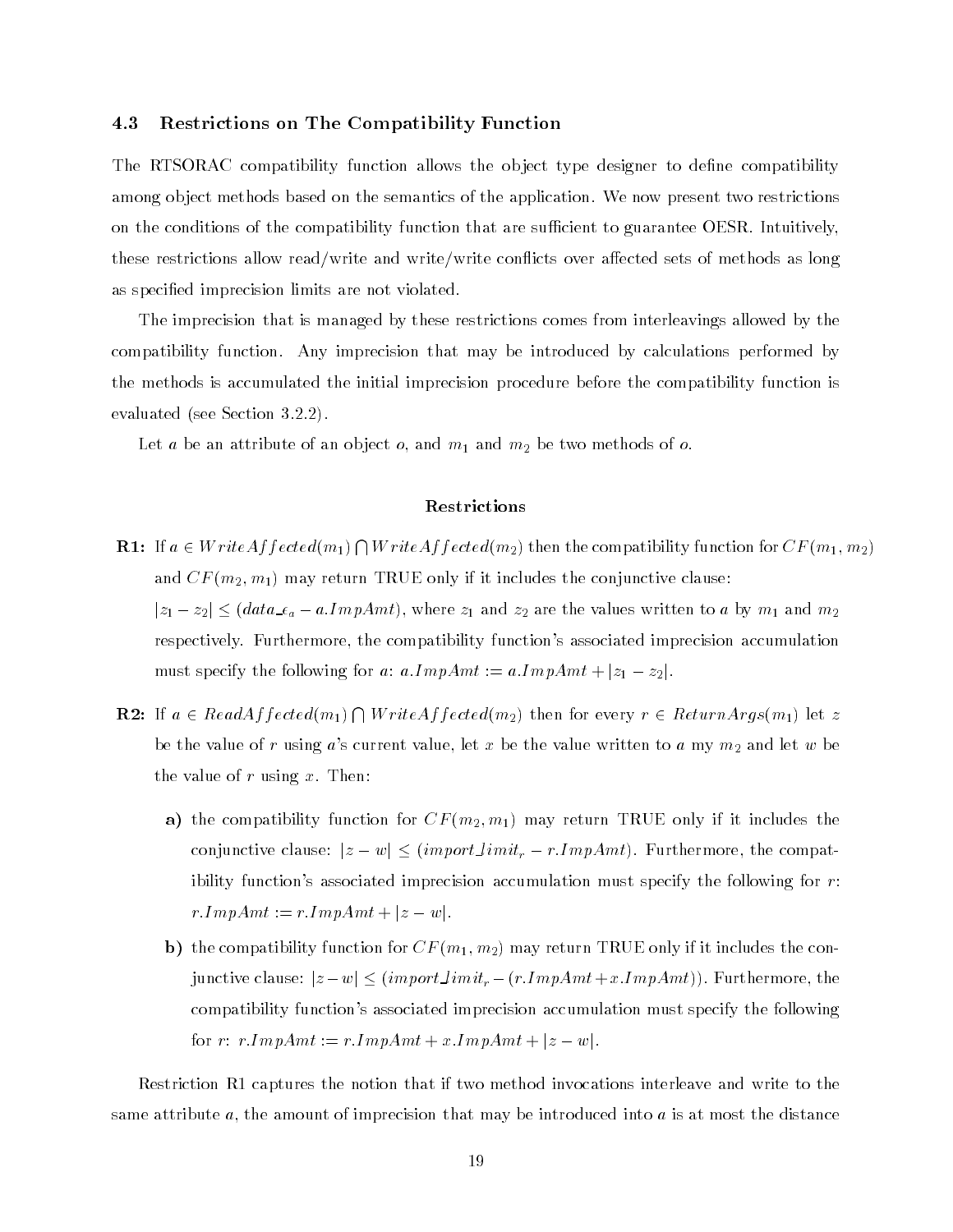between the two values that are written  $(|z_1-z_2|)$ . To maintain safety, this amount cannot be greater than the imprecision limit less the current amount of imprecision for a  $(data \epsilon_a - a. ImpAmt)$ . The accumulation of this imprecision in  $a$ . ImpAmt is also reflected in R1.

As an example of restriction R1, recall the compatibility function example of Figure 2B of Section 3.1. Notice that the *Speed* attribute is in the write affected set of the method Update Speed and thus restriction R1 applies to the compatibility function  $CF(UpdateSpeed_1(S_1), UpdateSpeed_2(S_2))$ . The value written to the *Speed* attribute by  $UpdateSpeed_1$  is  $S_1$  and the value written to *Speed* by UpdateSpeed<sub>2</sub> is  $S_2$ . Thus, the compatibility function,  $CF(UpdateSpeed_1(S_1), UpdateSpeed_2(S_2))$ may return TRUE only if  $|S_1 - S_2| \leq (data \text{ of } S_0, \text{ of } S_1)$ .

Restriction R2 is based on the fact that if a method invocation that reads an attribute  $(m_1)$ is interleaved with a method invocation that writes to the same attribute  $(m_2)$ , the view that  $m_1$ has of the attribute (in return argument r) may be imprecise. In R2a the amount of imprecision in  $m_1$ 's view of the attribute is at most the distance between the value of the attribute before  $m_2$ 's write takes place and the value of the attribute after  $m_2$ 's write takes place  $(|z-w|)$ . This amount cannot be greater than the imprecision limits imposed on r less the current amount of imprecision on r (import  $limit_r - r. ImpAmt$ ); it also must be accumulated in the imprecision amount of r.

Restriction R2b differs from R2a in that when R2b applies,  $m_1$  is currently active and  $m_2$  has been requested. The initial imprecision procedure for  $m_1$  computes the amount of imprecision that  $m_1$  will return through  $r$   $(m_1.ImportImp(r))$  before  $m_2$  is invoked, and thus  $r. ImpAmt$  does not include the amount of imprecision that  $m_2$  might introduce into a  $(x.ImpAmt)$ . Because allowing the interleaving between  $m_1$  and  $m_2$  could cause any imprecision introduced into a to be returned by  $m_1$  through r, the additional amount of imprecision introduced to a by  $m_2$  (x.ImpAmt) must be taken into account when testing for compatibility between  $m_1$  and  $m_2$ . It must also be included in the accumulation of imprecision for r.

Figure 2A of Section 3.1 presents an example of a compatibility function that meets restriction R2b. Notice that the function will evaluate to TRUE only if the difference between the value of the Speed attribute before the update takes place (Speed.value) and the value of the attribute after the update takes place  $(S_2.value)$  is within the allowable amount of imprecision specified for the return argument of the *GetSpeed* method. Notice also that this allowable amount of imprecision must take into account the amount of imprecision already in the return argument  $(S_1 \mathit{.ImpAmt})$ and the amount of imprecision in the argument used to update the *Speed* attribute  $(S_2.ImpAmt)$ .

Each of the restrictions requires that non-serializable interleavings be allowed only if certain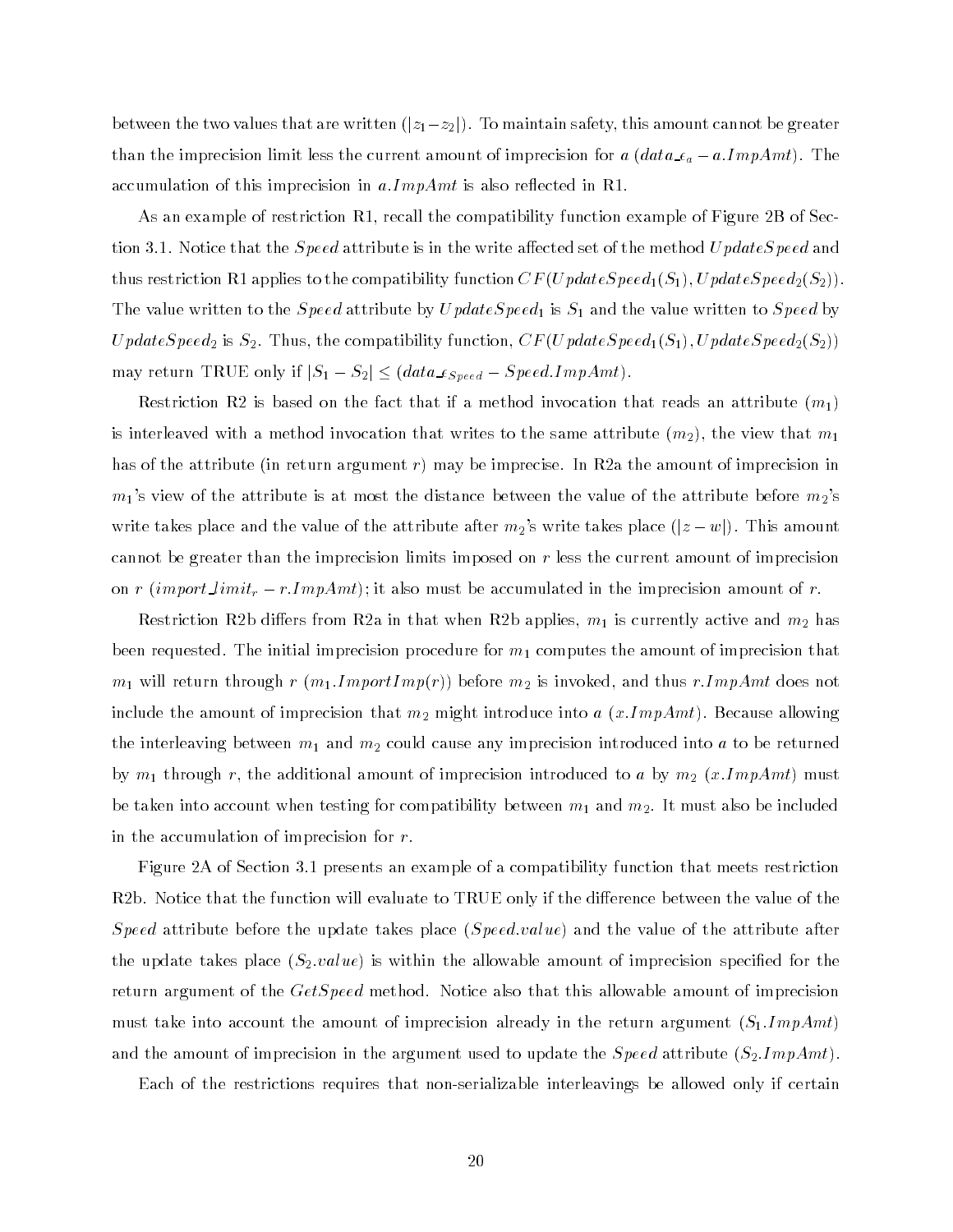conditions involving argument amounts evaluate to TRUE. Thus, for  $CF(m_1, m_2)$ , if either  $m_1$  or  $m<sub>2</sub>$  is a future method invocation, then the restrictions require that only serializable interleavings be allowed because argument values of future method invocations are not known. Therefore, no imprecision will be accumulated when one or both method invocations being tested for compatibility is a future method invocation.

We call the concurrency control technique that results from placing Restrictions R1 and R2 on the compatibility function, the restricted semantic locking technique.

#### 4.4Correctness

We now show how the restricted semantic locking technique guarantees OESR. First, we prove a lemma that Ob ject-Safety remains invariant through each step of the semantic locking mechanism. We then prove a similar lemma for OT-Safety. Both of these lemmas rely on the design of the restricted semantic locking technique, which contains tests for safety conditions before each potential accumulation of imprecision.

It is sufficient to demonstrate that safety is maintained for semantic lock requests for simultaneous method invocations only, since this is the only part of the semantic locking mechanism that can introduce imprecision into data and transactions. A semantic lock request for a future method invocation  $m$  does not introduce imprecision because the argument amounts are not known. Thus restrictions R1 and R2 require that no imprecision be accumulated when interleaving m with any other method invocation. Lock releases also do not introduce imprecision.

**Lemma 1** If the restricted semantic locking technique is used, then Object-Safety<sub>o</sub> is invariant for every object o.

Proof:

Let o be an object and  $o<sub>A</sub>$  be the set of attributes in o. We assume that o is initially safe and that the restricted semantic locking technique is used. Consider the steps in the semantic locking mechanism (Figure 4) in which the imprecision amount of  $a$ ,  $a. ImpAmt$ , is updated:

 (Step C) Imprecision is accumulated if the preconditions for a requested method invocation m hold and  $a \in WriteAffected(m)$ . Since the preconditions hold, Step  $C_1$  ensures a.ImpAmt = m.ExportImp(a), and from Precondition (b):  $m.ExportImp(a) \leq data \varepsilon_a$ . Combining these two relations we have that a.ImpAmt  $\leq$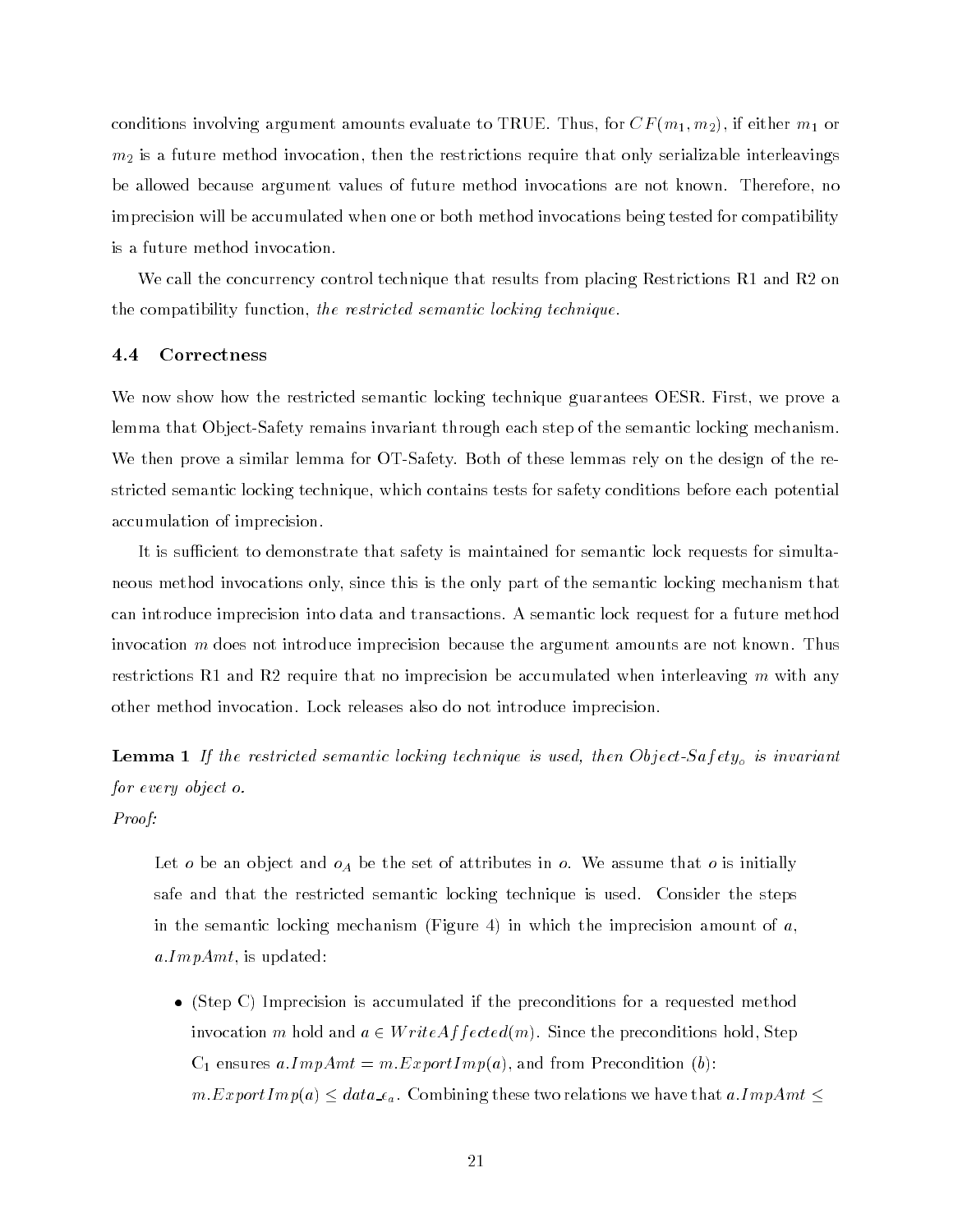$data_{a}$ , which is the requirement for Object Safety. Thus, Object Safety remains invariant after Step C.

• (Step LA) Imprecision is accumulated in Step  $LA<sub>2</sub>$  if the compatibility function evaluation in Step LA<sub>1</sub> for method invocations  $m_1$  and  $m_2$  evaluates to TRUE and  $a \in WriteAffected(m_1) \bigcap WriteAffected(m_2)$ . In this case, the imprecision after Step LA<sub>2</sub> is  $a. ImpAmt_{new} = a. ImpAmt_{old} + |z_1 - z_2|$ , where  $z_1$  and  $z_2$ are the values written to a by  $m_1$  and  $m_2$  respectively. From Restriction R1 we have that  $|z_1 - z_2| \leq data \epsilon_a - a \cdot ImpAmt_{old}$ . This inequality can be rewritten as  $a. ImpAmt_{old} + |z_1 - z_2| \leq data \epsilon_a$ . Combining this relation with the above relation involving a.ImpA $m_{new}$  yields: a.ImpA $m_{new} \leq data_{\text{Lc}}$ , which is the requirement for Object Safety. Thus, Object Safety remains invariant after Step LA.  $\Box$ 

**Lemma 2** If the restricted semantic locking technique is used, then  $OT-Safety_{t,o}$  is invariant for every transaction twith respect to every object o. Proof:

Let o be an object, t be a transaction, m be a method invocation on o invoked by  $t$ , r be a return argument of m, and i be an input argument of m. We assume that t is initially safe with respect to  $o$  and that the restricted semantic locking technique is used. We show that  $r. ImpAmt \le importLimit_r$  first for the case when a semantic lock for m is requested by t and then for the case when t holds the semantic lock for m.

- Case 1. Transaction t requests a semantic lock for m and a semantic lock is held for another method invocation  $m_1$ . Consider the situations in which r.ImpAmt is updated by the semantic locking mechanism:
	- (Step C) Imprecision is accumulated if the preconditions for m hold. Since the preconditions hold, Step  $\mathrm{C}_2$  ensures  $r. ImpAmt = m. ImportImp(r),$  and from Precondition (c):  $m. ImportImp(r) \leq importLimit_r$ . Combining these two relations we have that  $r. ImpAmt \leq import\_limit_r,$  which is the requirement for OT Safety. Thus, OT Safety remains invariant after Step C.
	- (Step LA) Imprecision is accumulated in Step  $LA<sub>2</sub>$  if the compatibility function evaluation in Step LA<sub>1</sub> for  $CF(m_1, m)$  evaluates to TRUE and ReadAf fected(m)  $\bigcap WriteAffected(m_1) \neq \emptyset$ . In this case, the imprecision after Step LA<sub>2</sub> is  $r. ImpAmt_{new} = r. ImpAmt_{old} + |z - w|$ , where z is the value of r using the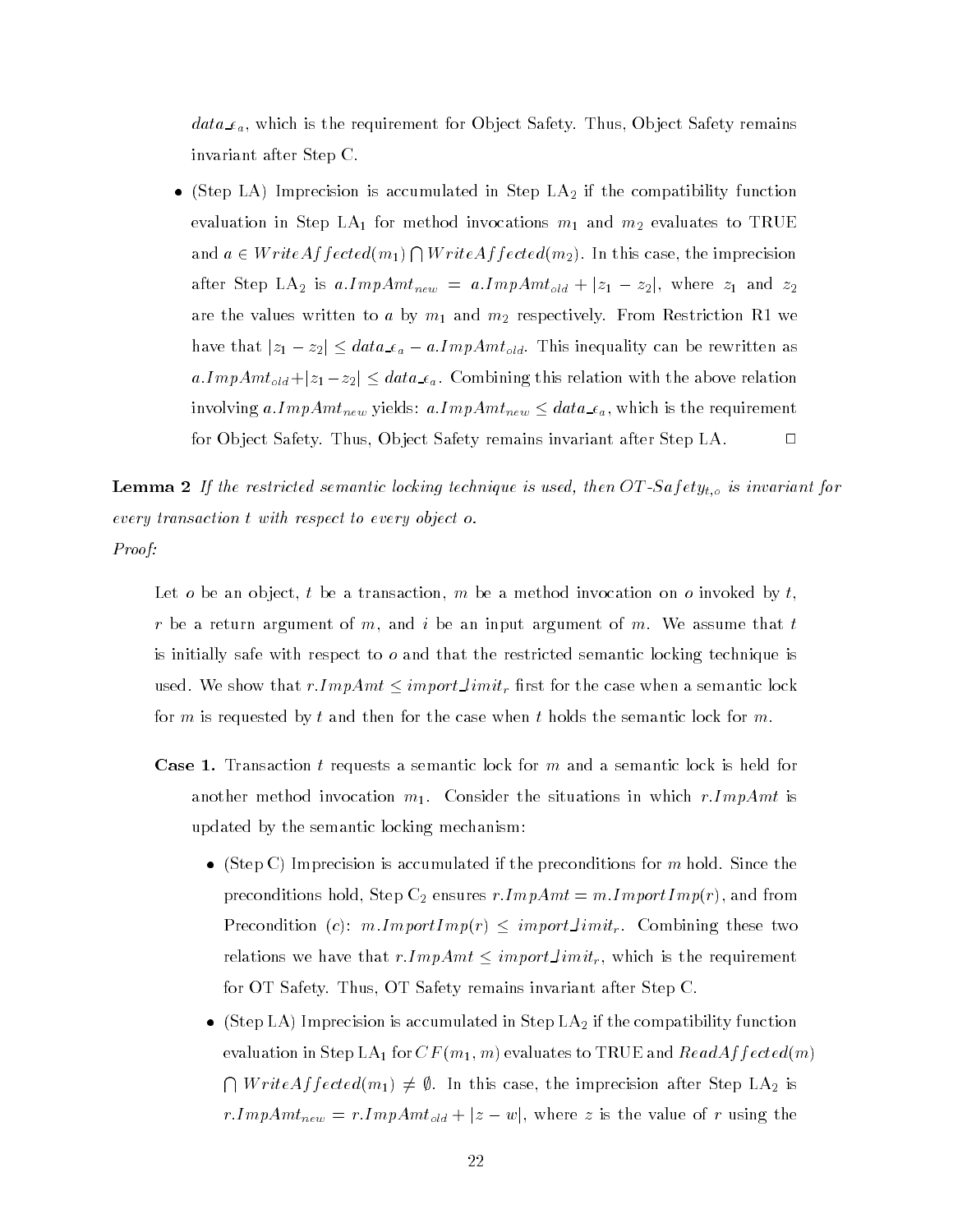current value of  $a$ , and  $w$  is the value of  $r$  using the value written by  $m_1$  to  $a$ . From Restriction R2a we have that  $|z - w| \leq importLimit_r - r.ImpAmt_{old}.$ This inequality can be rewritten as  $r. ImpAmt_{old} + |z - w| \le importLimit_r$ . Combining this relation with the above relation involving  $r.ImpAmt_{new}$  yields: r. $ImpAmt_{new} \leq importLimit_r,$  which is the requirement for OT Safety. Thus, OT Safety remains invariant after Step LA.  $\hfill \Box$ 

**Case 2** Transaction t holds the semantic lock for m and a semantic lock is requested for  $m_1$ . In this case, r.ImpAmt can only be updated in Step LA of the semantic locking mechanism and only when the compatibility function evaluation in Step  $LA<sub>1</sub>$  for  $CF(m, m_1)$  evaluates to TRUE and  $ReadAffected(m) \bigcap WriteAffected(m_1) \neq$  $\emptyset$ . In this case, the imprecision after Step LA<sub>2</sub> is  $r.ImpAmt_{new} = r.ImpAmt_{old} +$ x.ImpAmt +  $|z - w|$ , where x is value written to a by  $m_1$ , z is the value of r using  $a$ 's current value and  $w$  is the value of  $r$  using  $x$ . From Restriction R2b we have that  $|z-w| \leq import$  limit<sub>r</sub>  $-(r.ImpAmt_{old}+x$ **ImpAmt** $). This inequality can be$ rewritten as  $r.ImpAmt_{old} + x.ImpAmt + |z - w| \le importLimit_r$ . Combining this relation with the above relation involving  $rImpAmt_{new}$  yields:  $rImpAmt_{new} \leq$  $import limit_r$ , which is the requirement for OT Safety. Thus, OT Safety remains invariant after Step LA. <sup>2</sup>  $\Box$ 

The other OT safety property,  $iImptAmt \leq exportLimit_i$ , is trivially met because the semantic locking technique does not limit the amount of imprecision that is exported by a transaction to other transactions or to ob jects. As stated in [19], if transactions execute simple operations, the export limit can be omitted and the transaction can rely completely on  $data_{\text{A}}$  specifications for imprecision control. The simple model of transactions of Section 2.2 allows us to define for all input arguments i,  $exportLimit_i =$  $\Box$  $\infty$ . Thus, regardless of the value of i.*ImpAmt*, OT safety is invariant.

**Theorem 1** If the restricted semantic locking technique is used, then OESR is guaranteed. Proof: Follows from Denition 2, Lemma 1, and Lemma 2. <sup>2</sup>

Theorem 1 shows that if the restricted semantic locking technique is used, the imprecision that is introduced into the data and transactions is bounded. Because OESR is guaranteed across all ob jects and all transactions, this result shows that the restricted semantic locking technique maintains a single, global correctness criterion that bounds imprecision in the database.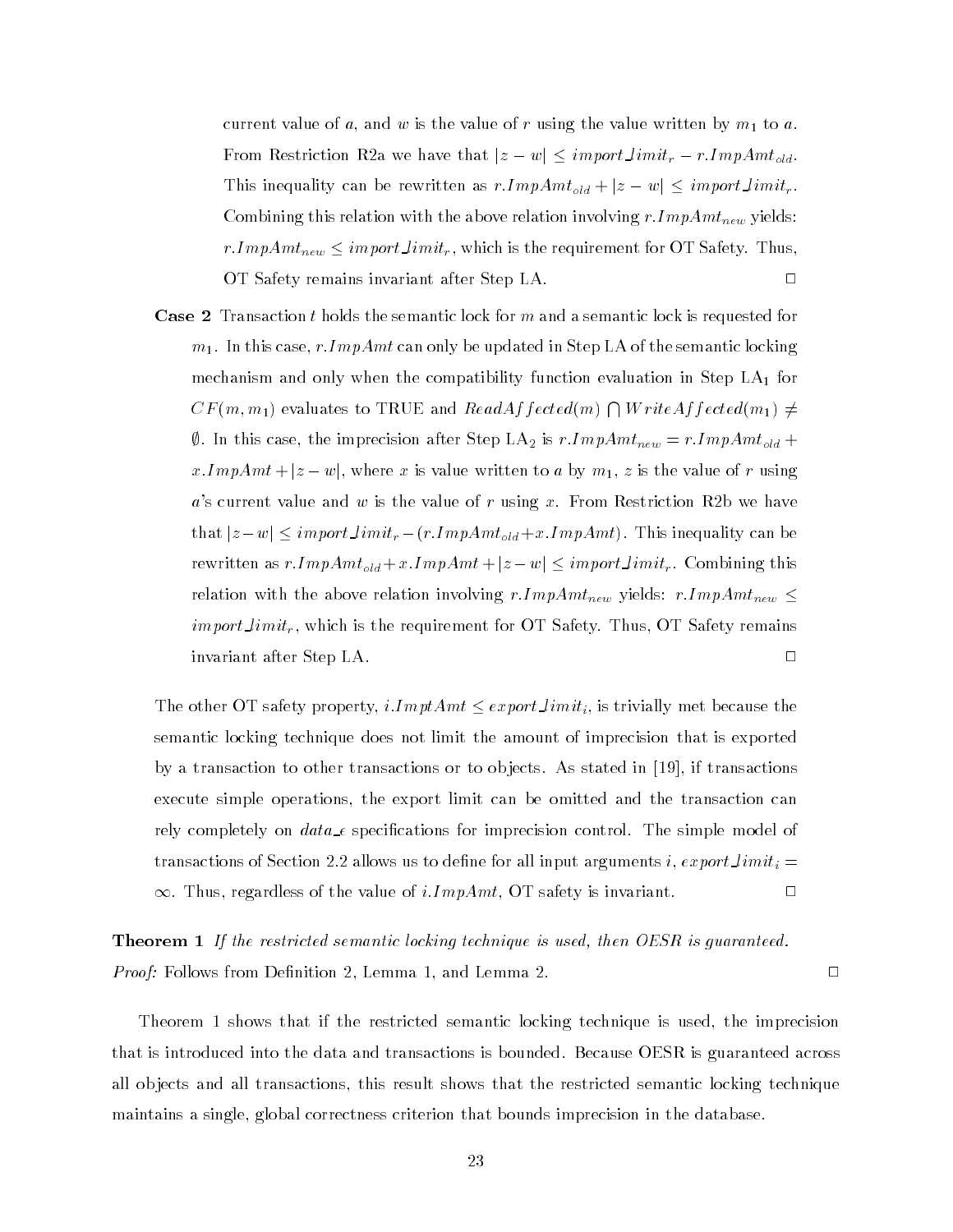#### 4.5Example

We use an example of a **Submarine** object, which is an instance of the object type in Figure 1 of Section 2, to illustrate how the semantic locking technique maintains the imprecision limits of a data object and therefore guarantees OESR. The object's method  $UpdateSpeed(S)$  writes the value S to the value field of the object's  $Speed$  attribute. We assume that the Speed attribute is initially precise ( $SpeedImpAmt = 0$ ), that the only active lock is for a simultaneous invocation of  $UpdateSpeed(10.0)$ , and that the object's priority queue is empty. Let a transaction request a lock for a simultaneous invocation of  $UpdateSpeed(10.6)$ , where the value 10.6 has 0.3 units of imprecision in it. As indicated in Figure 1, the imprecision limit on  $Speed$  is  $data_{Speed} = 1.0$ .

When the **Submarine** object receives the request for the  $UpdateSpeed(10.6)$  method invocation it executes the semantic locking mechanism of Figure 4. First it computes the initial imprecision procedure (Step A). Speed is the only attribute in the write affected set of  $UpdateSpeed$  and  $UpdateSpeed$  has no return arguments, so the initial imprecision procedure computes UpdateSpeed.ExportImp(Speed). Because the invocation UpdateSpeed(10.6) writes 10.6 to Speed with 0.3 units of imprecision,  $UpdateSpeed\;ExportImp(Speed) = 0.3$ .

The preconditions for the requested  $UpdateSpeed(10.6)$  method invocation are tested next (Step B). Precondition (a) trivially holds because  $ReadAffected(UpdateSpeed) = \emptyset$ . Precondition (b) also holds since  $UpdateSpeed. ExpandImp(Speed) = 0.3 \leq 1.0$ . Since U pdateSpeed has no return arguments, Precondition (c) holds as well.

Step  $\mathrm{C}_1$  of the semantic locking mechanism then initializes the imprecision amount for the  $Speed$ attribute to the value of  $UpdateSpeed. Expand (Speed), so Speed. ImpAmt = 0.3$ .

Because the semantic lock was requested for a simultaneous method invocation, the condition in Step D is TRUE and a semantic lock request is performed (Step E). In Step  $LA_1$ , the object's semantic locking mechanism checks the compatibility of the requested invocation of  $UpdateSpeed(10.6)$ with the currently locked invocation of  $UpdateSpeed(10)$ . Recall from Figure 2 and the example in Section 4.3 that  $CF(UpdateSpeed_1(S_1), UpdateSpeed_2(S_2)) = |S_1.value - S_2.value| \le$  $data_{Speed} - Speed. ImpAmt$ . The test of the compatibility function uses the imprecision amount for Speed that was stored in Step C and thus:  $|S_1.value - S_2.value| = |10 - 10.6| = 0.6$  and  $data_{Speed} - Speed. ImpAmt = 1.0 - 0.3 = 0.7.$  Since 0.6  $\leq$  0.7, the method invocations are compatible in Step  $LA<sub>1</sub>$ .

Now the object's semantic locking mechanism executes Step  ${\rm LA}_2$  to accumulate imprecision for the *Speed* attribute into the imprecision amount for *Speed* stored in Step C. Recall from Figure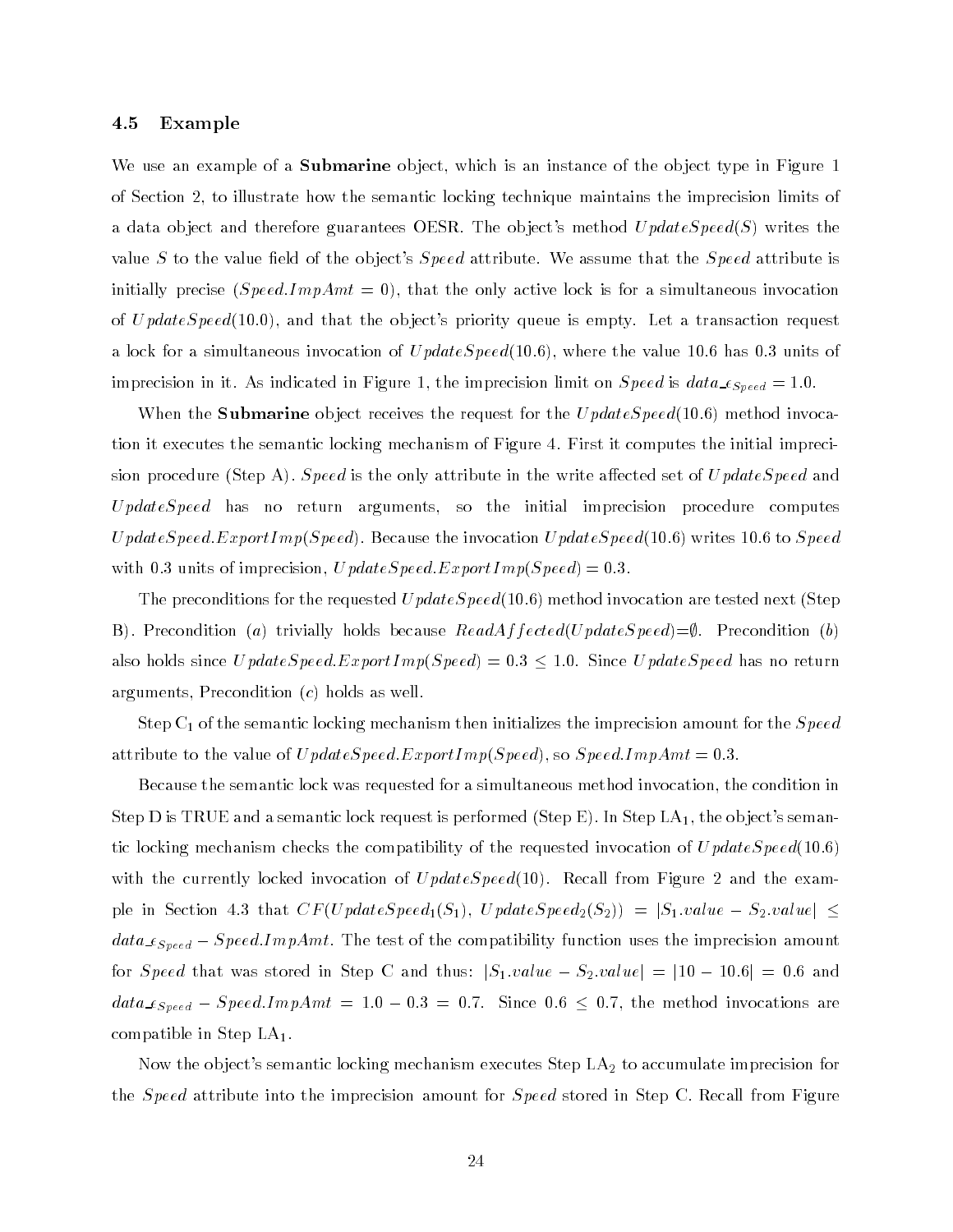2:  $CF(UpdateSpeed_1(S_1), UpdateSpeed_2(S_2)) \Rightarrow Speed.ImpAmt := Speed.ImpAmt + |S_1.value S_2.value$ . Thus, the mechanism computes a new value for the imprecision amount for the *Speed* attribute as:  $Speed.ImpAmt := 0.3 + 0.6 = 0.9$ .

Because there are no other active locks to check for compatibility, the compatibility function evaluates to TRUE. The object's mechanism grants a semantic lock for the invocation of  $UpdateSpeed(10.6)$  and adds the lock to the object's active lock set (Step LC). Finally the semantic locking mechanism allows the execution of  $UpdateSpeed(10.6)$  (Step H). Note that the imprecision amount for the *Speed* attribute is now 0.9. Both  $UpdateSpeed$  method invocations execute concurrently and the imprecision limits are maintained.

Although we have only demonstrated relatively simple method interleavings in this example (essentially two writes to a single attribute), the use of read affected and write affected sets in the semantic locking technique allows it to perform in a similar fashion for more complicated ob ject methods.

## 5 Conclusion

This paper has presented a model and an object-based semantic real-time concurrency control technique capable of enforcing both temporal and logical consistency constraints within real-time database objects. Moreover, it demonstrated that the technique can bound the imprecision that is introduced when one constraint is traded off for another. This was done by showing that, under certain general restrictions, the technique guarantees a global correctness criterion  $-\infty$  specialization of epsilon serializability for ob ject-oriented databases.

Although our technique is designed for soft real-time databases and therefore offers no guarantees of meeting timing constraints, the support that it provides for real-time is in its treatment of temporal consistency requirements. The user-defined compatibility function provides support for maintaining data temporal consistency by allowing the specification of the trade-off between temporal and logical consistency. Because our technique allows for relaxing serializability among transactions, the likelihood that the real-time scheduler will be able to determine a schedule that maintains transaction timing constraints is increased.

Our technique differs from most previous real-time concurrency control work  $[9]$  and the semantic concurrency control work in [2, 5, 6] because it is based on an ob ject-oriented data model. It differs from the object-based concurrency control work in  $[7, 8, 11, 18, 23]$  because it incorporates temporal consistency requirements. It differs from all of these approaches and the real-time concur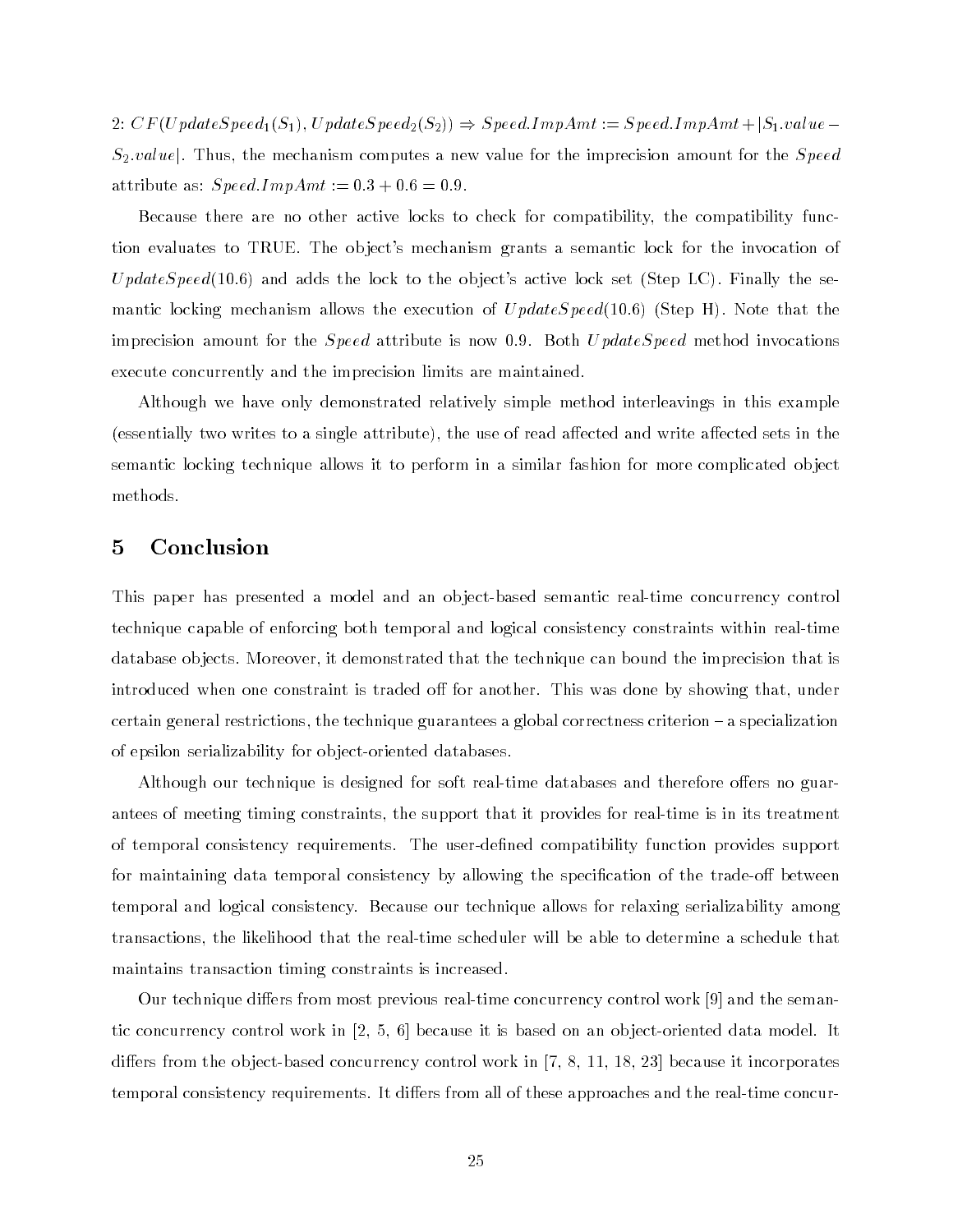rency control work in [10] in that it can manage and bound imprecision that can be accumulated due to trading off logical consistency for temporal consistency. It differs from other ESR-based techniques [24] because it can limit logical imprecision to be introduced only if temporal consistency of data or transactions is threatened.

Our semantic locking technique is closest to the concurrency control protocol presented in [8]. This protocol uses commutativity with bounded imprecision to define operation conflicts. It is similar to our protocol in that the user defines the allowed amount of imprecision for a given operation invocation and the protocol uses a modied commutativity table to determine if the operation can execute concurrently with the active operations. However, the protocol in [8] does not take temporal considerations into account. Furthermore, our restrictions on the compatibility function, defined in Section 4.3, provide the user with a guide for defining the compatibility function to maintain correctness. There is no similar guide in [8] for defining commutativity with bounded imprecision.

Two drawbacks of our technique are the complexity posed to the system designer and the additional overhead required for the run-time system to grant locks. One reason for the complexity is that applications that require real-time database management, such as submarine command and control, are generally more complex than those that can be supported by traditional databases. Adding support for imprecision maintenance, while providing a potential increase in concurrency, also adds to the complexity of the technique. We are currently developing a tool to ease some of the burden on system designers. The tool computes read and write affected sets of methods. along with other static characteristics, and proposes default ob ject compatibility functions and imprecision accumulation. The designer can then interactively modify the compatibility function or the constraints of ob jects or transactions based on application-specic semantic information.

Although the performance measurements for our technique in our prototype system indicate that it takes on the order of hundreds of microseconds (depending on the number of current locks and requests) to execute semantic locking, the extra overhead is not prohibitive. It does indicate that semantic locking is not appropriate for applications with short method executions and lock durations. For longer-lived method executions and transactions, the increased concurrency of semantic locking will easily justify the increased overhead. Unfortunately, bounding the overhead and the blocking time that are introduced by the semantic locking technique is not feasible due to the complexity of the technique; this limits its usefulness in hard real-time databases. However, the results of preliminary performance studies comparing the semantic locking with other lock-based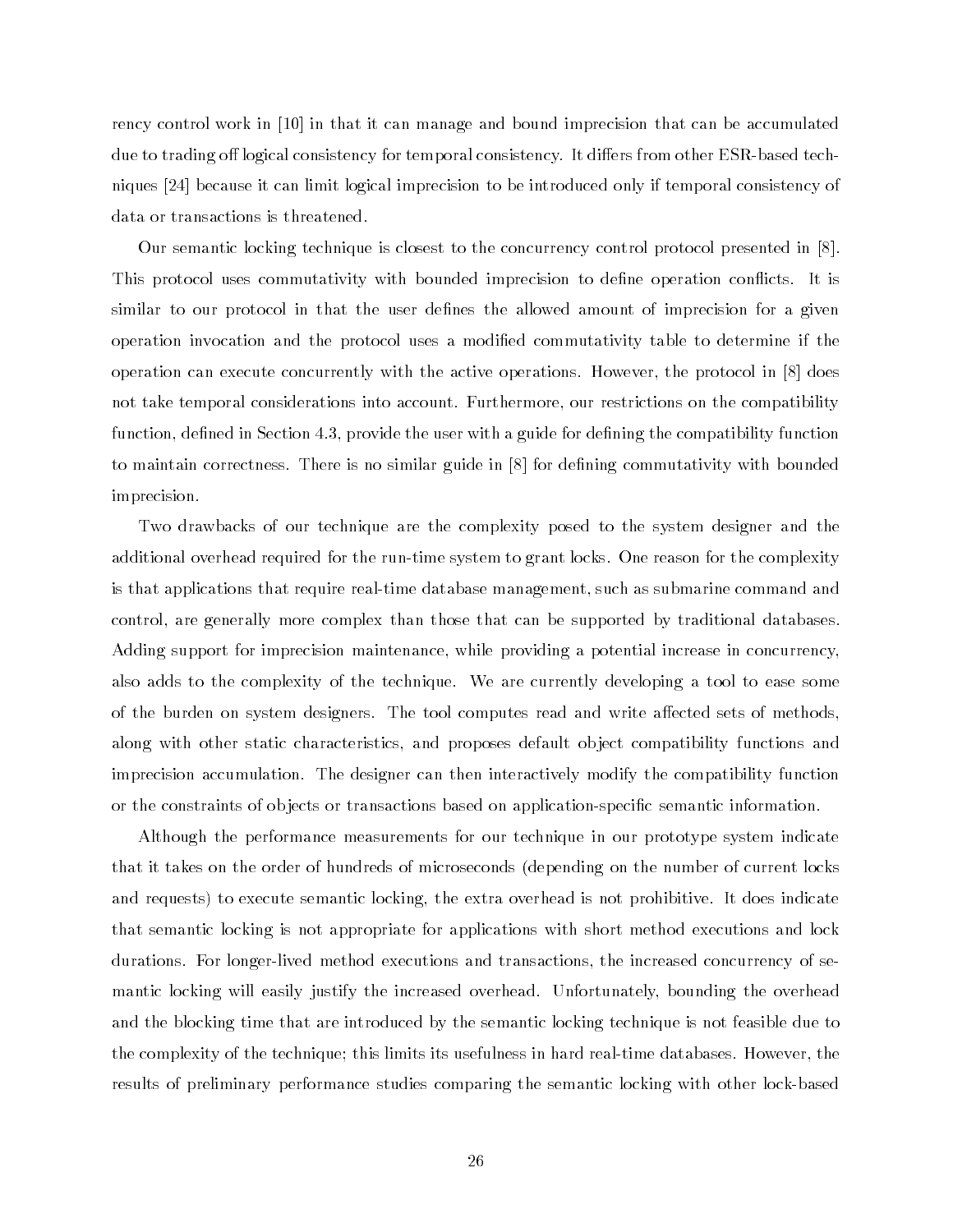concurrency control techniques, indicate that the semantic locking technique is generally better at meeting timing constraints than the other techniques tested.

We believe that the generality of our technique (a conditional compatibility function and semantic locking mechanism distributed to each ob ject), the treatment of temporal consistency, the definition of restrictions that are sufficient to bound imprecision, and the definition of an objectoriented version of ESR, are valuable contributions towards expressing and enforcing imprecision in ob ject databases as well as providing support for maintaining both temporal and logical consistency found in real-time databases.

Acknowledgements. We thank Joan Peckham, Janet Prichard, Paul Fortier, and Krithi Ramamritham for their helpful comments and suggestions. We thank John Black for his work in implementing the prototype system and his feedback along the way.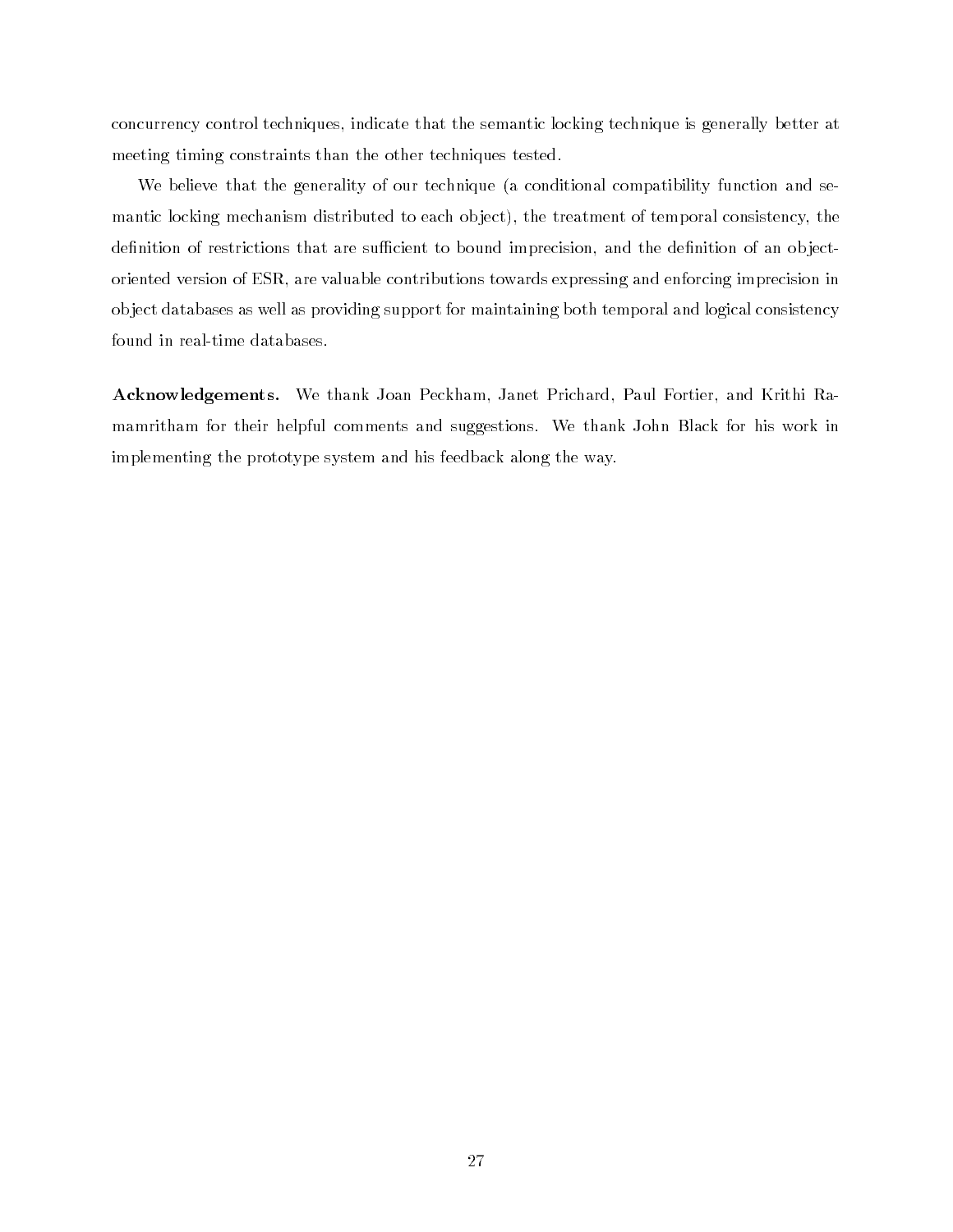## References

- [1] K. Ramamritham, "Real-time databases," International Journal of Distributed and Parallel Databases, vol. 1, no. 2, 1993.
- [2] H. Garcia-Molina, \Using semantic knowledge for transaction processing in a distributed database system," ACM Transactions on Database Systems, vol. 8, pp. 186-213, June 1983.
- [3] L. B. C. DiPippo and V. F. Wolfe, "Object-based semantic real-time concurrency control," in Proceedings of IEEE Real-Time Systems Symposium, December 1993.
- [4] N. S. Barghouti and G. E. Kaiser, "Concurrency control in advanced database applications," ACM  $Computing Surveys, vol. 23, pp. 269-316, September 1991.$
- [5] N. A. Lynch, "Multilevel concurrency  $-$  a new correctness criterion for database concurrency control," ACM Transactions on Database Systems, vol. 8, pp. 484-502, December 1983.
- [6] A. A. Farrag and M. T. Ozsu, \Using semantic knowledge of transactions to increase concurrency," ACM Transactions on Database Systems, vol. 14, pp. 503-525, December 1989.
- [7] P. M. Schwartz and A. Z. Spector, "Synchronizing shared abstract types," ACM Transactions on Computer Systems, vol. 2, no. 3, pp. 223-250, 1984.
- [8] M. Wong and D. Agrawal, "Tolerating bounded inconsistency for increasing concurrency in database systems," in Proceedings of the 11th Principles of Database Systems, pp. 236-245, 1992.
- [9] P. S. Yu, K.-L. Wu, K.-J. Lin, and S. H. Son, "On real-time databases: Concurrency control and scheduling," Proceedings of the IEEE, vol. 82, pp. 140–157, January 1994.
- [10] T.-W. Kuo and A. K. Mok, "SSP: A semantics-based protocol for real-time data access," in Proceedings of IEEE Real-Time Systems Symposium, December 1993.
- [11] R. F. Resende, D. Agrawal, and A. E. Abbadi, "Semantic locking in object-oriented database systems," in 9th OOPSLA, October 1994.
- [12] K. Ramamritham and C. Pu, \A formal characterization of epsilon serializability," IEEE Transactions on Knowledge and Data Engineering, vol. 7, October 1995.
- [13] J. Prichard, L. C. DiPippo, J. Peckham, and V. F. Wolfe, "RTSORAC: A real-time object-oriented database model," in The 5th International Conference on Database and Expert Systems Applications Sept. 1994.
- [14] G. A. Bussier, J. Oblinger, and V. F. Wolfe, "Real-time considerations in submarine target motion analysis," in Proceedings of First IEEE Workshop on Real-Time Applications, May 1993.
- [15] W. Pugh and T. M. (Editors), \Proceedings of the ACM SIGPLAN workshop on language, compiler and tool support for real-time systems," June 1994. held in conjunction with ACM SIGPLAN PLDI Conference.
- [16] J. Rumbaugh, "Relations as semantic constructs in object-oriented languages," in ACM OOPSLA *Proceedings*, pp.  $466{-}481$ , October 1987.
- [17] P. A. Bernstein, V. Hadzilacos, and N. Goodman, Concurrency Control and Recovery in Database Systems. New York: Addison Wesley, 1986.
- [18] B. Badrinath and K. Ramamritham, "Synchronizing transactions on objects," IEEE Transactions on  $Computers$ , vol. 37, pp. 541-547, May 1988.
- [19] P. Drew and C. Pu, \Asynchronous consistency restoration under epsilon serializability," Tech. Rep. OGI-CSE-93-004, Department of Computer Science and Engineering, Oregon Graduate Institute, 1993.
- [20] D. L. Wells, J. A. Blakely, and C. W. Thompson, "Architechture of an open object-oriented database management system," IEEE Computer, vol. 25, pp. 74-82, October 1992.